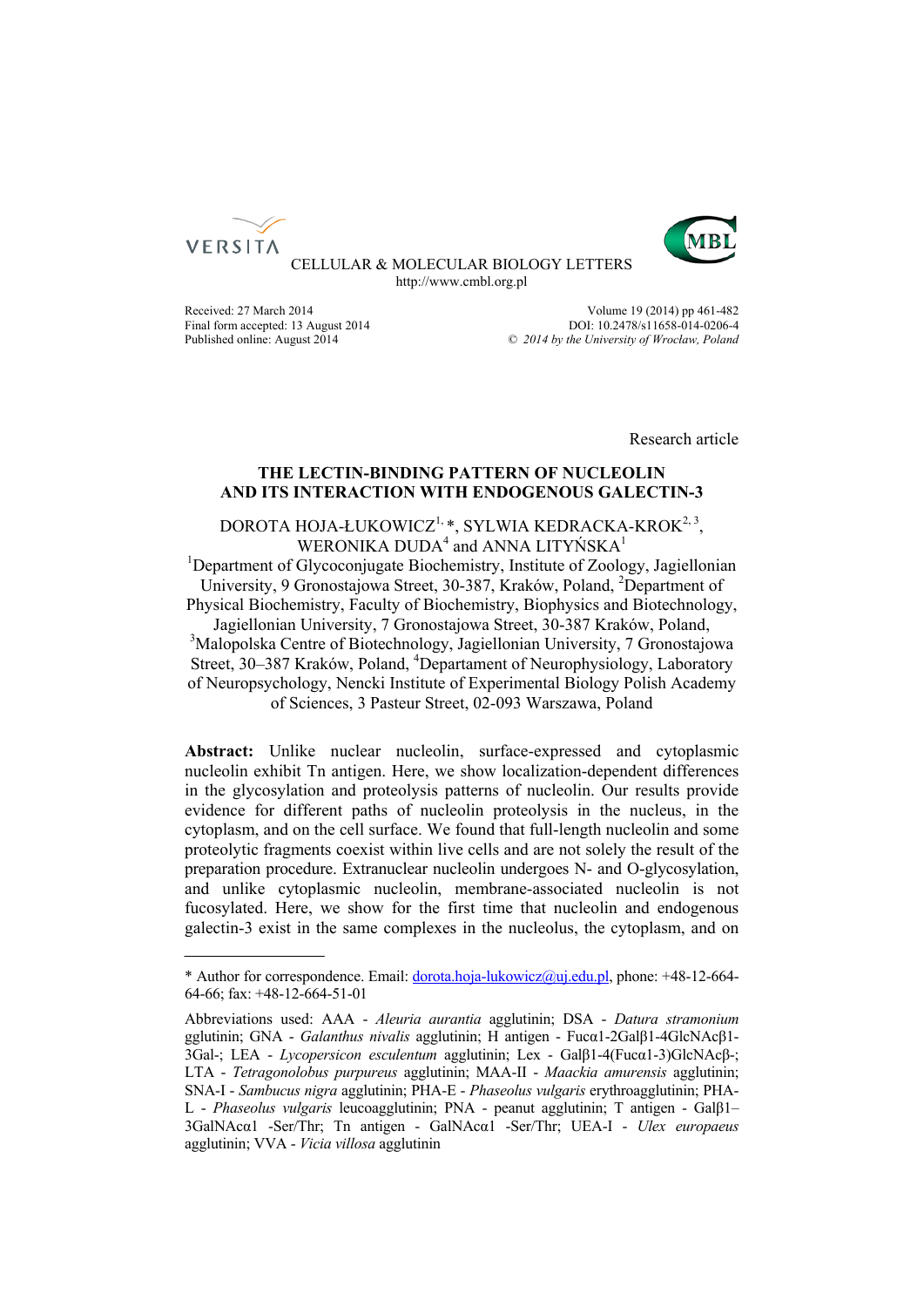the cell surface of melanoma cells. Assessments of the interaction of nucleolin with galectin-3 revealed nucleolar co-localization in interphase, suggesting that galectin-3 may be involved in DNA organization and ribosome biogenesis.

**Keywords:** Glycosylation of nucleolin, Galectin-3, Melanoma, Mass spectrometry, Confocal microscopy, Lectin assay, Co-immunoprecipitation

# **INTRODUCTION**

Nucleolin is a ubiquitous non-histone nucleolar phosphoprotein shown to be overexpressed in rapidly dividing cells and cancer cell lines [1–3]. It is a multifunctional protein involved in numerous cell processes, such as proliferation and growth, transcription, cytokinesis, nucleogenesis, signal transduction, mRNA regulation, apoptosis, induction of chromatin condensation, and replication [4].

Nucleolin is composed of three main domains. There is the N-terminal domain, which is rich in acidic residues and is the site of numerous phosphorylations by casein kinase 2 (CK2) and cyclin dependent kinase 1 (CDK1). It is also the site where the bipartite nuclear localization signal (NLS) is localized. The central domain contains four RNA recognition motifs (RBDs) that are determinants of RNA-binding specificity. Finally, there is the C-terminal domain, which is rich in arginine and glycine residues (RGG or GAR domain) that participate in interactions with ribosomal proteins [5, 6]. This domain exhibits helicase activity, and contributes to non-specific RNA binding [7]. As a nucleolar protein, it is usually found in dense fibrillar components (DFC) and granular components (GC) of nucleoli, where it participates in multiple stages of early pre-rRNA processing, such as rDNA transcription, pre-rRNA processing, and assembly of ribosomal proteins and rRNAs [6, 8]. Phosphorylation of nucleolin by CK2 is important in the regulation of rDNA transcription [9, 10].

In the nucleoplasm, nucleolin has been found associated with several genes transcribed by Pol II. It is involved in many aspects of gene expression, including chromatin remodeling, DNA recombination and replication, gene transcription, and regulation of the telomerase [4, 11].

Despite the lack of an export signal, nucleolin shuttles to the cytoplasm, where it takes part in regulation of translation and mRNA stability [12–17]. In some cancer cells where nucleolin is overexpressed in the cytoplasm, aberrant stabilization by nucleolin leads to upregulation of the anti-apoptotic Bcl-2 protein, elevating resistance to chemotherapy and helping cancer cells avoid apoptosis [18, 19]. Cytosolic nucleolin also has been shown to suppress the translation and induction of p53 after DNA damage [20], thereby facilitating the generation of viable genetically altered cells and possibly leading to malignancy. Shuttling of nucleolin between the nucleus and cytoplasm supports the import and/or export of several nucleolar components or proteins, such as ribosomal proteins.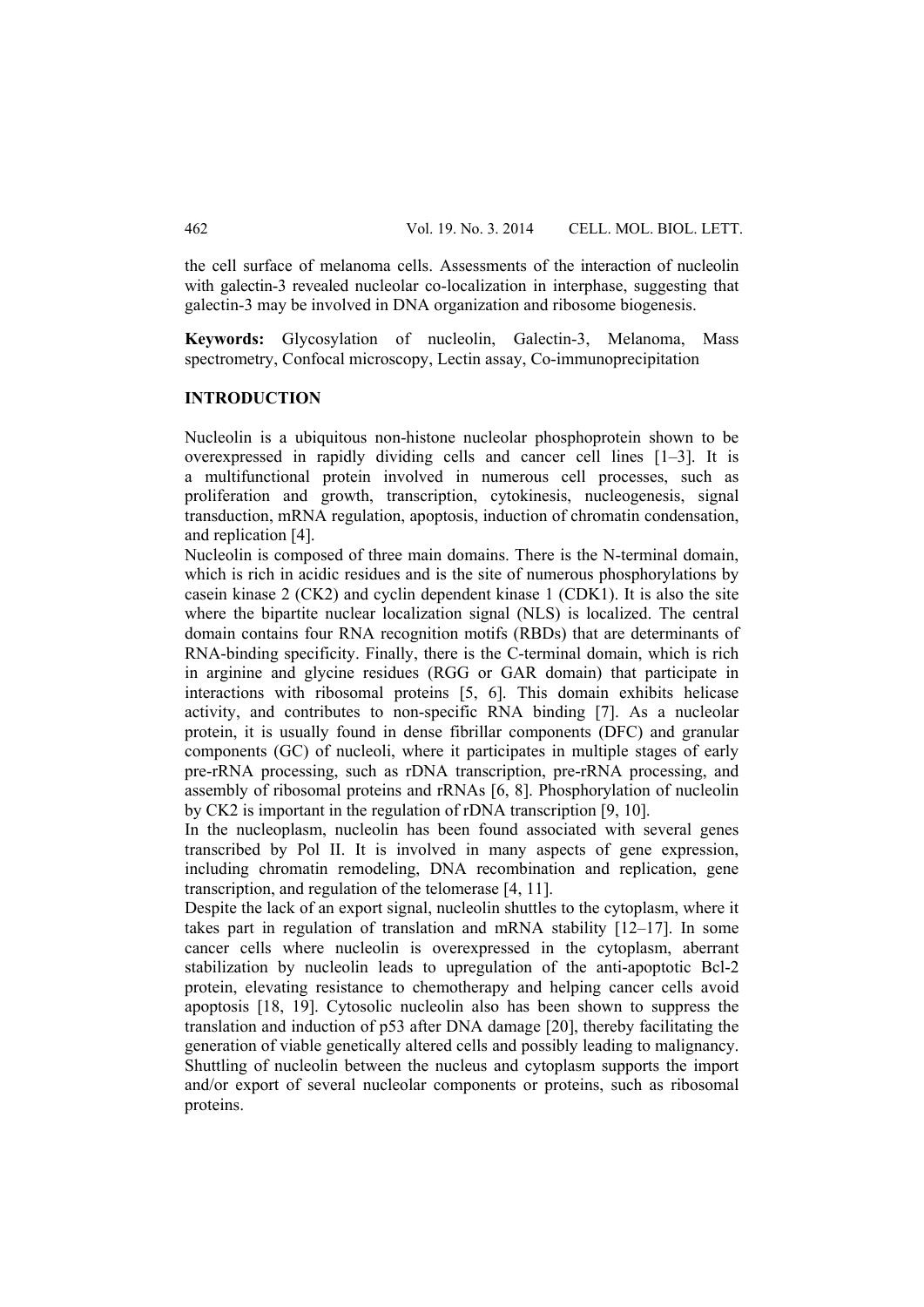Although nucleolin lacks a transmembrane domain or signal sequence, a large number of reports have identified nucleolin on the cell membrane [21–28] in close association with the intracellular actin cytoskeleton. Upon stimulation of cell proliferation, cytoplasmic nucleolin is translocated to the surface [29]. Cell surface nucleolin serves as a receptor, with potential roles in cell migration and adhesion and in virus infection [30]. Cell surface nucleolin is a receptor for gp120 of HIV-1 [21], intimin-gamma of enterohemorrhagic *Escherichia coli* O157-H7, various growth factors, such as midkine, pleiotrophin and lactoferrin [27, 31, 32], DNA aptamers [18], and DNA nanoparticles. It may be a key transporter for all of these compounds from the membrane through the cytoplasm to the nucleus [23]. Nucleolin has been reported as a ligand for L- and P-selectins [25, 33]. It acts as the polylactosaminoglycan-binding receptor on macrophages [34] and as a endostatin receptor that mediates the anti-angiogenic and antitumor activities of endostatin [35]. Plasma membrane nucleolin has been reported to act as a binding molecule for agents involved in proliferation, such as the tumor-homing peptide F3 in the endothelial cells of angiogenic blood vessels [24]. Therefore, the protein has been indicated as a shuttle molecule between the cell surface and nucleus, and indeed as a mediator for extracellular regulation of nuclear activity [11]. Prediction of MHC class-I binding sites in nucleolin may make it a potential target for T-cells and thus a candidate for immunotherapy [28]. It was recently demonstrated that nucleolin undergoes complex *N*- and *O*-glycosylation [28, 36–38]. Two *N*-glycosylation sites localized in the RBD 1 and 3 domains were defined, and five potential *O*-glycosylation sites in the N-terminal domain were predicted [36]. The presence of *O*-glycans was confirmed by the presence of T and Tn antigen and fucosyl-containing *O*-glycan chains. Since extranuclear nucleolin differs from the nuclear form by its glycosylation, it was hypothesized that glycosylation may help to regulate nucleolin traffic, functions and degradation [36, 39].

Interestingly, there are conspicuous functional similarities between nucleolin and galectin-3. Both proteins contain a nuclear localization signal but lack a signal sequence. They are localized on the cell surface and in intracellular spaces (cytoplasm and nuclear matrix), and they shuttle between the nucleus and cytoplasm. Both nucleolin and galectin-3 are secreted via a non-classical pathway. Both proteins are multifunctional molecules. Numerous proteins are capable of interacting with nucleolin or galectin-3. Like nucleolin, galectin-3 is able to bind DNA and RNA [40], and in the nucleus galectin-3 acts as a premRNA splicing factor [41]. In this study, we sought to assess the glycosylation profiles of nucleolin from membrane, cytoplasmic and nuclear fractions. In view of the similar distributions of nucleolin and galectin-3 in the cell, we also addressed the potential interactions of these two proteins.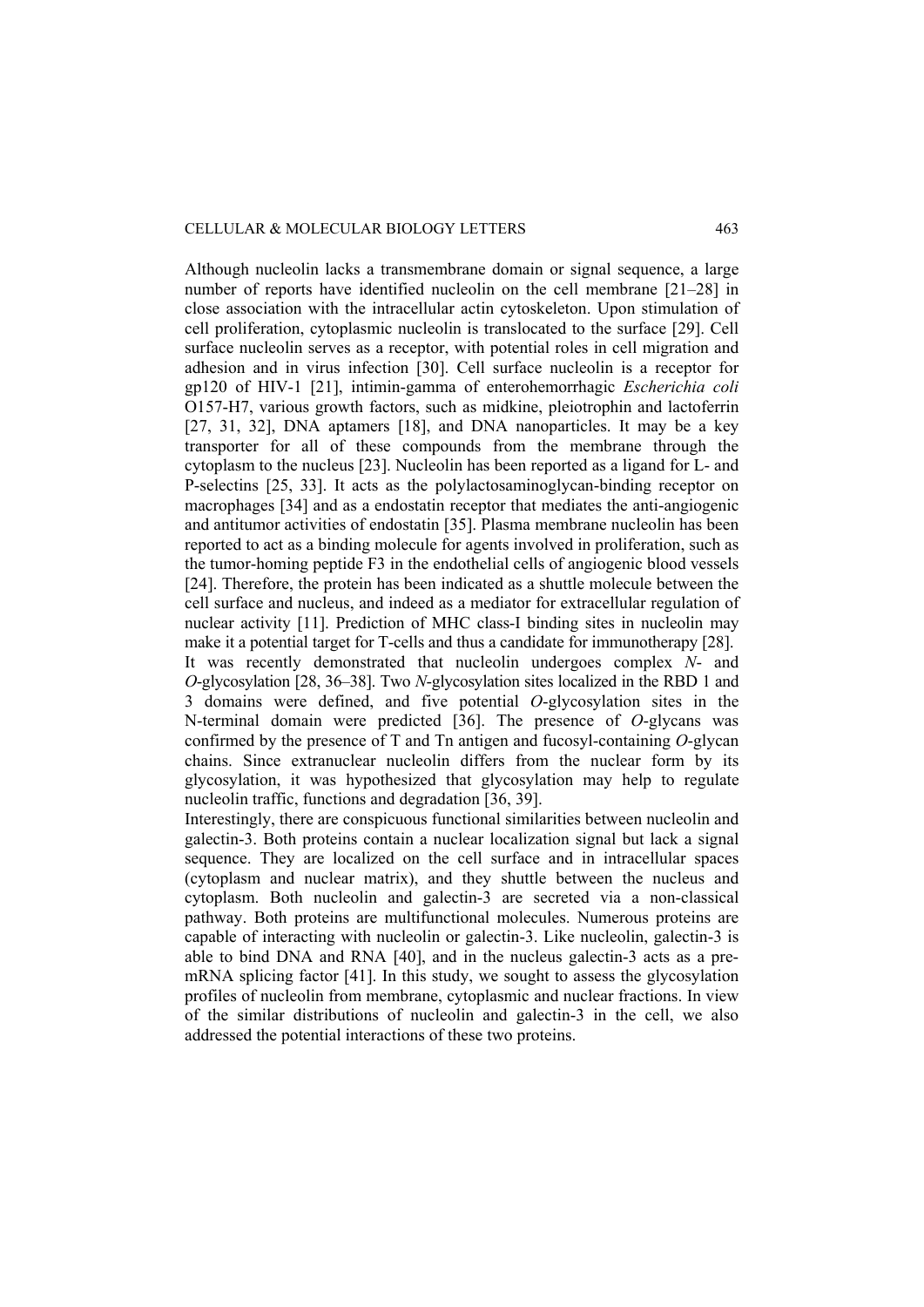# **MATERIALS AND METHODS**

# **Materials**

Biotinylated, FITC-conjugated and agarose-bound lectins, and Vectashield Hardset mounting medium with DAPI were purchased from Vector. Anti-mouse IgG/AP, anti-rabbit IgG/AP and rabbit anti-histone H2B polyclonal antibody were from Chemicon. Immunoprecipitation Kit (Protein G) was purchased from Roche. Mouse anti-human L1CAM mAbs, clone UJ127.11, RPMI 1640 with GlutaMax-I medium (Gibco), foetal bovine serum (Gibco), Protein Assay Kit, ExtrAvidin/AP, normal goat serum and protease inhibitor cocktail were obtained from Sigma. Mouse anti-human nucleolin mAbs MS-3, mouse anti-human nucleolin mAbs D-6, mouse anti-Galectin-3 mAbs (clone A3A12) and mouse anti-Galectin-3 mAbs (clone 9C4) were from Santa Cruz Biotechnology. Alexa Fluor Cy3-conjugated goat anti-mouse mAbs, goat anti-mouse IgG-AlexaFluor488 and StreptAvidin-AlexaFluor488 were from Invitrogen. Anti-β-tubulin was purchased from Pharmingen. Trypsin was from Biocentrum. ProteoExtract Subcellular Proteome Extraction Kit was from Calbiochem (Merck Millipore). All other chemicals were of the highest purity and were purchased from Sigma-Aldrich.

## **Cell lines and cell culture conditions**

The metastatic melanoma cell line Ma-Mel-27 was donated by Professor D. Schadendorf of the Klinik für Dermatologie, Venerologie und Allergologie of the Universitätsklinikum Essen in Germany. Mycoplasma free cells were maintained in RPMI 1640 medium with GlutaMax-I, supplemented with 10% foetal calf serum, 100 units/ml penicillin and 100 μg/ml streptomycin. Cells were grown in monolayers in a 95% air/5%  $CO<sub>2</sub>$  atmosphere at 37°C in a humidified incubator. Mycoplasma infection of the cell culture was verified using commercial PCR testing and confocal microscopy.

# **Cell extract preparation**

The whole cell protein extract was prepared on ice by sonication (Bandelin Electronic) of cells in a buffer consisting of 50 mM Tris/HCl (pH 7.5), 1 mM EDTA, protease inhibitor cocktail  $(20 \text{ µl/ml})$  and 1 mM phenylmethylsulfonyl fluoride, and then Triton X-100 (final concentration 1%) and protamine sulfate (final concentration 0.3%) were added. The homogenates were incubated for 30 min with shaking on ice. The cell extracts were clarified by centrifugation at 18,000 x g for 20 min at 4ºC. The protein concentrations were determined using a Protein Assay Kit.

For fresh cell extract preparation, Ma-Mel-27 cells were grown until they reach 80% confluence in 30-mm culture dish. The cells were then washed twice with cold PBS, scraped with a rubber policeman and treated with 75 µl of boiling 2 x Laemmli buffer contained 2 mM EDTA and 10% β-mercaptoethanol. The sample was heated for 10 min at 100°C and then 15 µl of sample was loaded into a polyacrylamide gel electrophoresis well.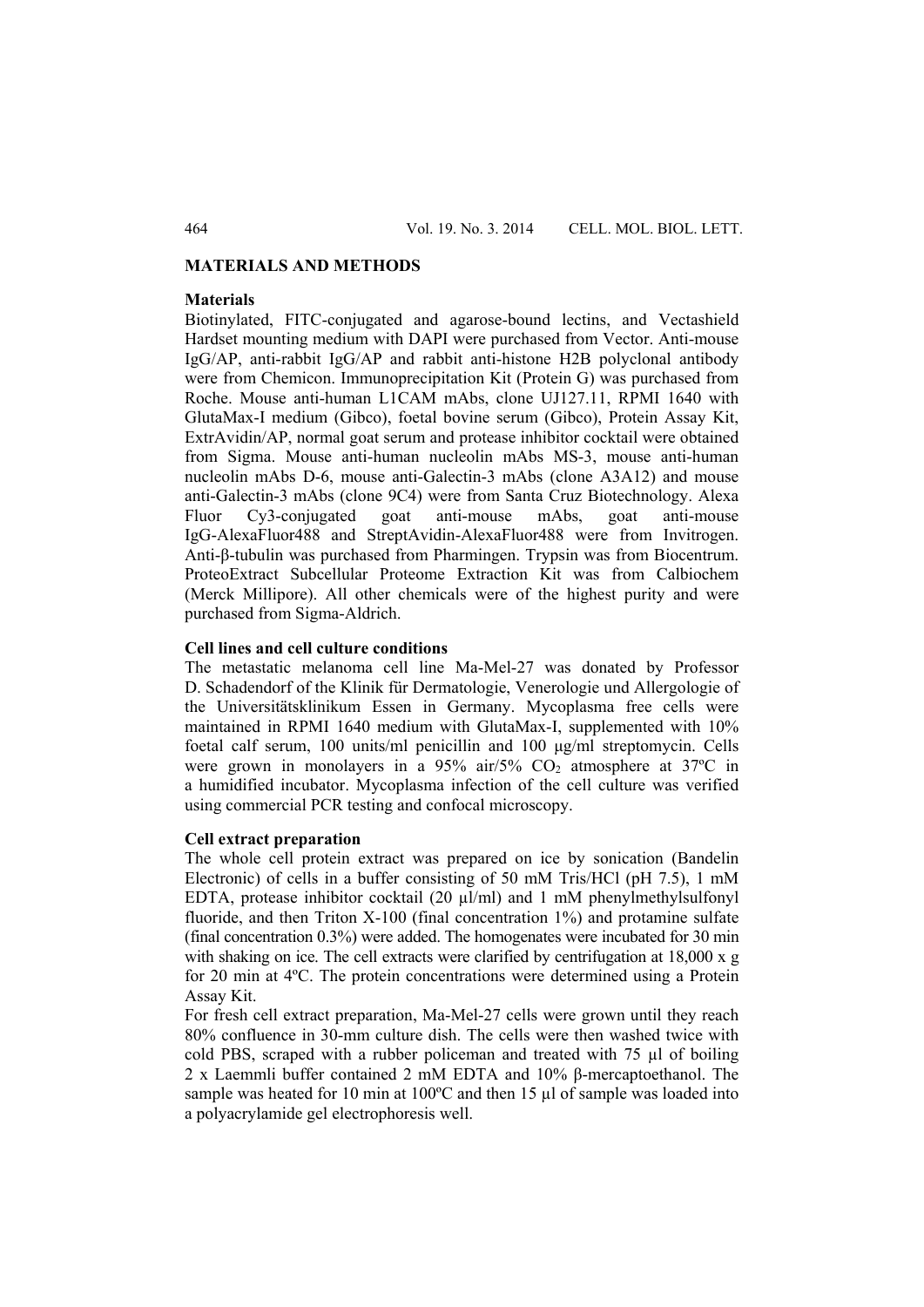## **Subcellular fractionation**

Subcellular fractionation was done using ProteoExtract Subcellular Proteome Extraction Kit according to the manufacturer's instruction. Each fraction was desalted via MeOH/CHCl<sub>3</sub> precipitation and subjected to 10% sodium dodecyl sulfate–polyacrylamide gel electrophoresis (SDS-PAGE). After electrotransfer on a PVDF membrane, immunodetection of nucleolin was performed using mAbs MS-3 (1:6000 dilution). Proteins specific to each fraction were detected using antibodies against L1CAM (mAbs UJ127.11; 1:12500 dilution) for the membrane fraction; tubulin (mAbs anti-tubulin; 1,5:1000 dilution) for the cytosolic fraction; and H2B (pAbs anti-Histone H2B; 1:1000 dilution) for the nuclear fraction. Suitable anti-mouse IgG/AP (1:4000 dilution) or anti-rabbit IgG/AP (1:4000) were used as secondary antibodies. The conjugated alkaline phosphatase was detected via NBT/X-phosphate staining.

## **Lectin precipitation and western blotting**

Whole cell extract (300 µg of total protein) was diluted with an incubation buffer consisting of 10 mM HEPES, 150 mM NaCl,  $0.1$  mM CaCl<sub>2</sub>,  $0.01$  mM  $MgCl<sub>2</sub>$  (pH 7.5) at a 1:1 (v/v) cell extract to buffer ratio, and incubated overnight at  $4^{\circ}$ C with 5 ul of biotinylated lectins or with 40 ul of agarose-bound lectins. Afterwards, the samples with biotinylated lectins were mixed with 30 µl of Streptavidin-agarose for additional 4 h at 4ºC. All of the precipitates were washed three times with incubation buffer, and once with PBS with subsequent centrifugations (1500 rpm, 3 min). Precipitated glycoproteins were liberated by boiling in 2 x Laemmli buffer containing 10% β-mercaptoethanol and 2 mM EDTA at 100ºC for 8 min.

In parallel, negative controls were created using lectins preincubated with 0.4 M acetic acid (2 h, RT), and then incubated with whole cell extract (final concentration of acetic acid: 0.2 M). Electrophoresis in 10% SDS-PAGE, electrotransfer onto PVDF membrane and immunodetection of nucleolin using anti-nucleolin mAbs (D-6; 1:3000 dilution) were performed. Rabbit anti-mouse IgG/AP (1:4000 dilution) was used as a secondary antibody and the conjugated alkaline phosphatase was detected via NBT/X-phosphate staining.

# **Reciprocal co-immunoprecipitation and western blotting**

Subcellular extracts  $(300-700 \mu l)$  that contained proteins in their native state were immunoprecipitated with anti-nucleolin mAbs  $(D-6; 1.2-2 \mu g)$  or with antigalectin-3 mAbs (9C4;  $2-2.5 \mu g$ ) for 18 h at 4°C. Subsequently, 30  $\mu$ l of Protein G-agarose (Immunoprecipitation Kit) was added to each of the immunoprecipitates and incubated for additional 7 h at 4ºC. The beads were washed three times in 1 ml PBS containing 1 mM CaCl<sub>2</sub> and 1 mM MgCl<sub>2</sub>, and then the bound proteins were eluted by boiling in 2 x Laemmli buffer containing 10% β-mercaptoethanol, 2 mM EDTA at 100ºC for 8 min. Electrophoresis and western blotting were performed as described above. Immunodetection of galectin-3 on blot was performed using the mouse monoclonal anti-galectin-3 antibody (9C4; 1:1000 dilution).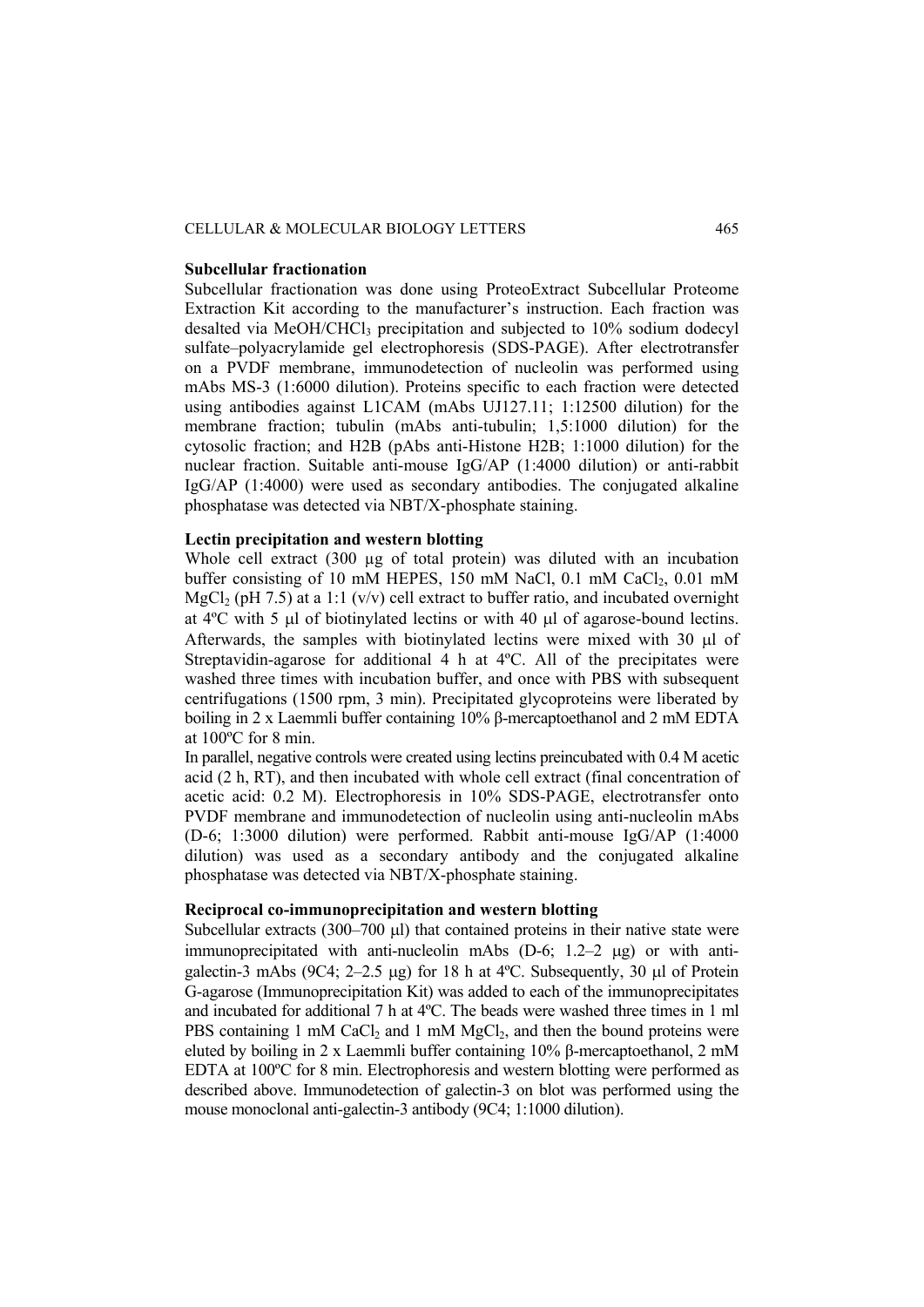# **Protein identification by mass spectrometry (MS) based on peptide sequencing**  *Sample preparation and MS measurements*

We used lectin precipitation for nucleolin isolation, because the IgG heavy chains of anti-nucleolin co-migrate in SDS-PAGE with some proteolytic fragments of nucleolin. Protein bands of interest, corresponding to VVA-positive protein bands, were excised from the SDS-PAGE gel and chopped into cubes (ca. 1 mm x 1 mm). The obtained pieces were destained by washing several times in 25% and 50% acetonitrile, reduced at 56ºC for 45 min in 50 mM DTT and alkylated for 2 h at room temperature in darkness using 55 mM iodoacetamide. Excess reagents were washed out with 50% acetonitrile in ammonium bicarbonate buffer and gel pieces were dried in 100% acetonitrile followed by drying for 15 min in SpeedVac. After that, gel pieces were subjected to in-gel digestion with  $15 \mu$  10 ng/ $\mu$ l trypsin solution. Digestion was carried out at 37ºC overnight. The peptides were extracted from the gel by sonication. The extracts were evaporated until dry and resuspended in 2% ACN with 0.05% TFA. The resulting peptide mixtures were analyzed using UltiMate 3000RS LCnanoSystem (Dionex) coupled with MicrOTOF-Q II mass spectrometer (Bruker) using Appollo Source ESI nano-sprayer equipped with low-flow nebulizer. The peptides were injected on a RP-C18 precolumn (Acclaim PepMap Nano trap Column) using 2% ACN with 0.05% TFA as a mobile phase, and further separated on a 15 cm  $\times$  75 µm RP column (Acclaim PepMap 100  $\mu$ m 100 Å Nano Series TM Column) using a gradient 2–40% ACN in 0.05% FA for 60 min. Each peptide separation was preceded by a blank run to ensure the absence of cross-contamination. Mass spectrometry was operated in standard DDA (data dependent acquisition) MS/MS mode with fragmentation of the most intensive precursor ions.

# *Analysis of mass spectrometry data*

Mascot Generic format (.mgf) file was generated by preprocessing the raw data with Data Analysis 4.0 software (Bruker). The obtained peak lists were used to search the non-redundant protein database of the SwissProt and NCBI (with the taxonomy restriction: *Homo sapiens* – 20,257 sequences) using in-house Mascot server (v.2.3.0, Matrix Science). The following search parameters were applied: Enzyme specificity – trypsin Permitted number of missed cleavages – 1 or 2 Fixed modification – carbamidomethylation (C) Variable modifications – oxidation (M) Protein mass – unrestricted Peptide mass tolerance  $-\pm 20$  ppm Fragment mass tolerance  $-\pm 0.05$  Da

Searches were performed among the peptides with a charge of 2+, 3+ or 4+.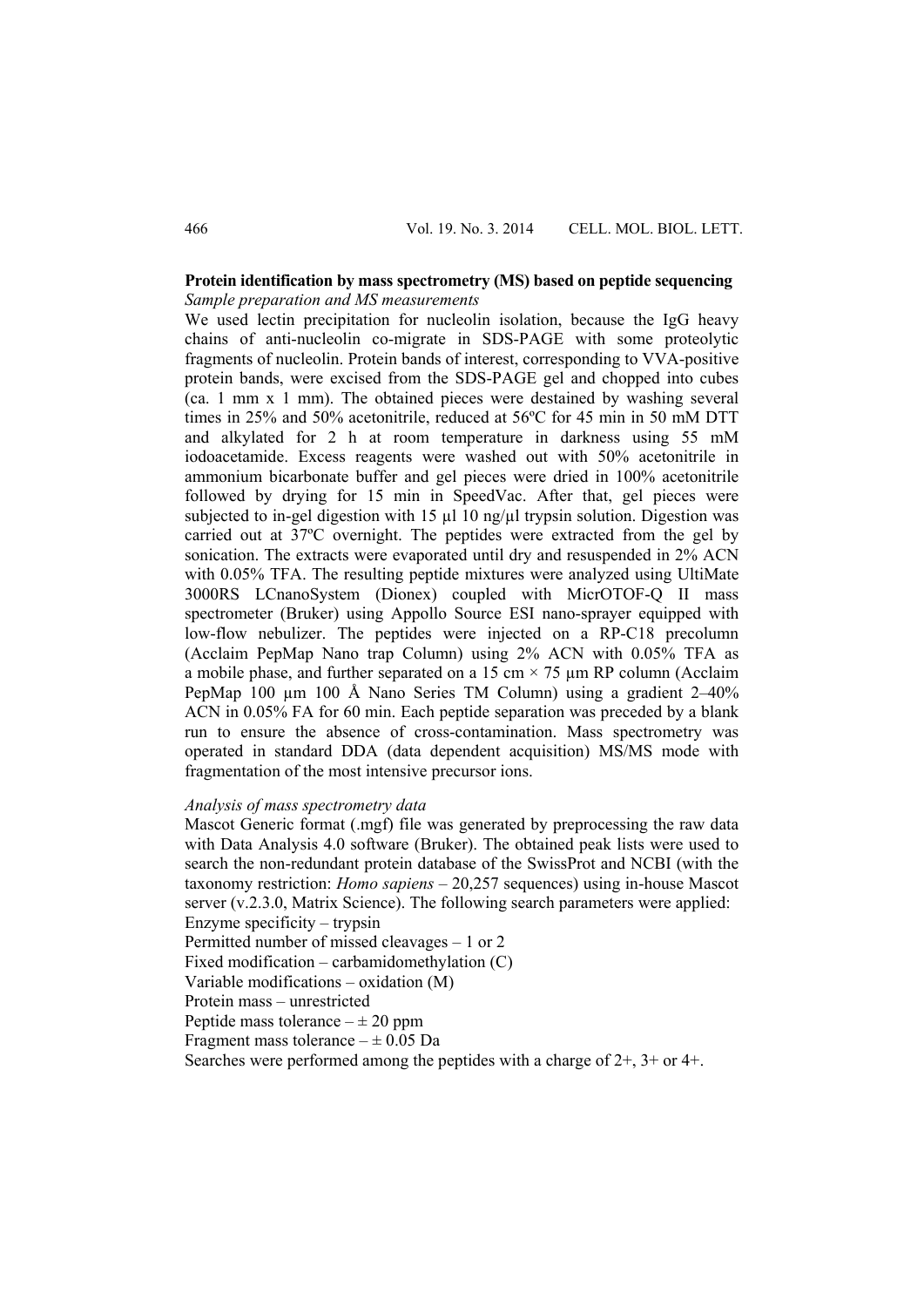#### **Immunofluorescence and confocal microscopy**

Cells were prepared for confocal microscopy according to Hoja-Łukowicz 2009 et al. [28] and examined using a LSM 510 META, Axiovert 200 M, ConfoCor 3 confocal microscope (Carl Zeiss MicroImaging). FITC-conjugated lectins (dilution 1:200) or biotin-labelled lectins (1:300 dilution): GNA, DSA, LEA, PHA-E, PHA-L, MAA-II, SNA-I, AAA, UEA-I, LTA and PNA were used for co-localization studies. In case of biotinylated lectins additional incubation with StreptAvidin-AlexaFluor488 (1:300 dilution) was performed. In the controls, lectins pre-blocked with the corresponding hapten or with 0.2 M acetic acid (2 h, RT) were used (Table 1). In additional control, lectin incubation was omitted to reveal non-specific staining due to StreptAvidin binding.

Galectin-3 was stained with mouse monoclonal anti-Galectin-3 for 2 h (clone A3A12; 1:100 dilution in 2% BSA/PBS), and then with anti-mouse IgG-AlexaFluor488 (dilution 1:100 in 2% BSA/PBS) for additional 2 hrs. The quantitative analysis of co-localization was performed using profile display mode (LSM image browser, Zeiss, Oberkochen, Germany) and the intensity profile graphs were drawn.

Table 1. Lectins used in fluorescence staining and their inhibitory compounds.

| Lectin     | Composition of blocking solution                        |
|------------|---------------------------------------------------------|
| <b>GNA</b> | 0.5 M methyl $\alpha$ -D- mannopyranoside in 1% BSA/PBS |
| <b>DSA</b> | $0.5$ M D(+)glucosamine hydrochloride in 1% BSA/PBS     |
| LEA        | $0.5$ M D(+)glucosamine hydrochloride in 1% BSA/PBS     |
| PHA-E      | 1 M N-Acetyl-D-galactosamine in 1% BSA/PBS              |
| PHA-L      | 1 M N-Acetyl-D-galactosamine in 1% BSA/PBS              |
| MAA        | glycophorin A $(1mg/ml)$ in PBS                         |
| SNA-I      | 0.2 M CH <sub>3</sub> COOH in 1% BSA/PBS                |
| AAA        | $0.5$ M L( $\rightarrow$ fucose in 1% BSA/PBS           |
| <b>LTA</b> | $0.5$ M L( $\rightarrow$ fucose in 1% BSA/PBS           |
| UEA-I      | $0.5$ M L( $\rightarrow$ fucose in 1% BSA/PBS           |
| <b>PNA</b> | $0.5$ M D(+)galactose in 1% BSA/PBS                     |

BSA, bovine serum albumin

#### **RESULTS**

# **Subcellular localization of nucleolin in melanoma cells**

Human melanoma Ma-Mel-27 cells were fractionated into cytosolic, membrane and nuclear fractions, each of which was subjected to SDS-PAGE and further immunoblotted with anti-nucleolin antibody (Fig. 1A). The molecular mass of nucleolin is predicted to be 77 kDa, but nucleolin is known to migrate in SDS-PAGE as a  $\sim$ 105-kDa protein band (instead of 77 kDa), because of the presence of very large acidic amino acid clusters in its N-terminal domain. These impede correct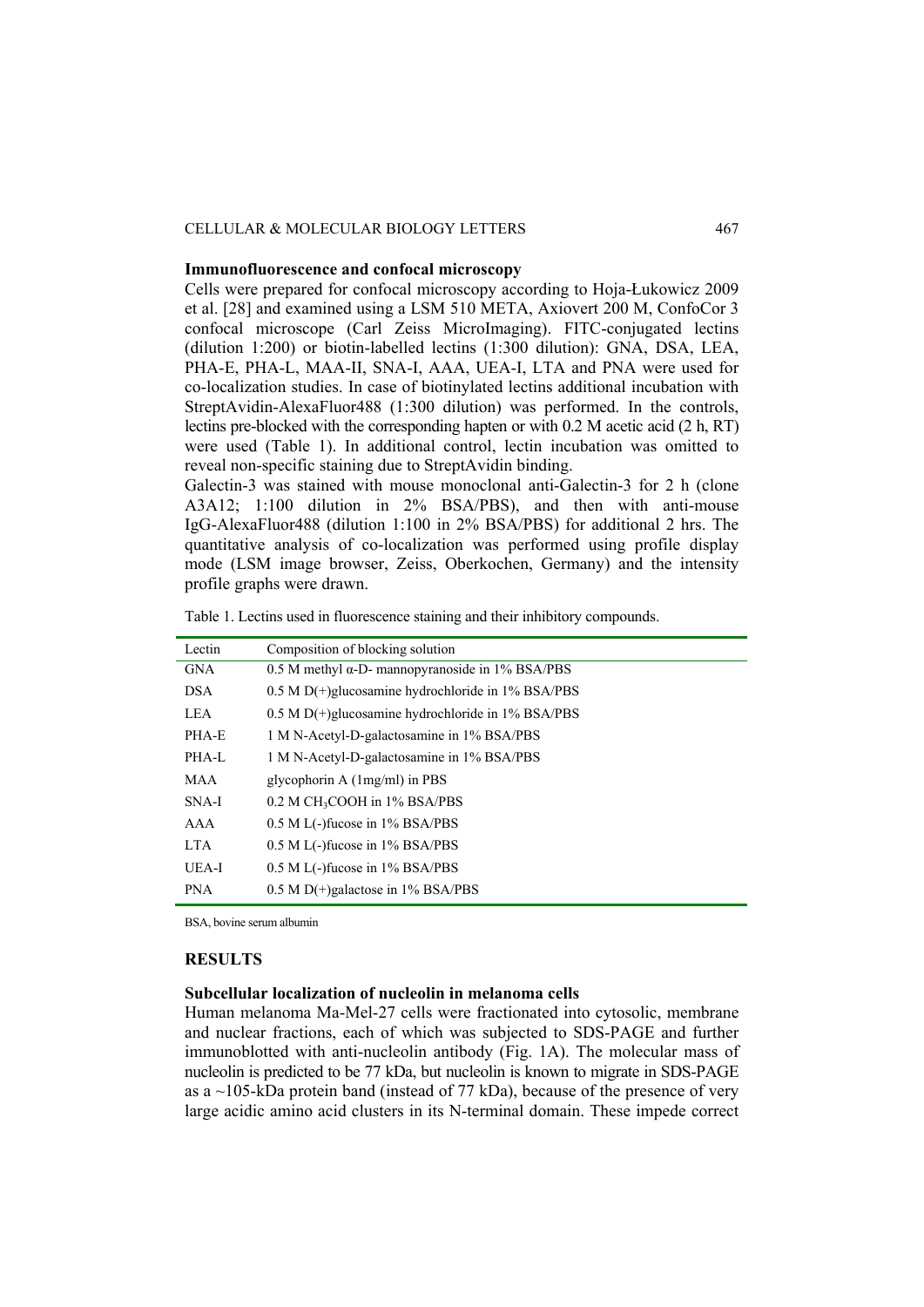binding of SDS on the protein [5]. We observed a 107-kDa band corresponding to the full-length form of nucleolin. We found many degradation fragments with molecular weights below 107 kDa. To check whether the observed degradation fragments resulted from autoproteolysis of nucleolin or from the isolation and extraction procedures, we prepared fresh whole cell extract by directly treating a cell culture monolayer with boiling Laemmli sample buffer. The immunodetected peptide bands of 107, 98, 89, 85, 59 (weak band), 55 and 49 (weak band) kDa (Fig. 1B), supported the coexistence of untruncated and truncated forms of nucleolin within live cells. This is in accord with the wellknown instability and self-cleaving activity of nucleolin, even in the presence of added protease inhibitors [42, 43].

On the other hand, the presence of additional bands in the membrane (72, 68, 53, 46 kDa) and nuclear (72, 68, 53 kDa) fractions along with the disappearance of the full-length form in the membrane fraction (Fig. 1A) result from degradation during the sustained isolation of subcellular fractions and the extraction steps.



Fig. 1. Nucleolin expression in Ma-Mel-27 cells. A – Subcellular localization of nucleolin analyzed in cell fractions. Cells were fractionated into cytosolic (1), membrane (2) and nuclear (3) fractions with the ProteoExtract Subcellular Proteome Extraction Kit, and each fraction was immunoblotted with anti-nucleolin antibody. B – Nucleolin detection in freshly prepared cell extract. Fresh whole cell extract was prepared by directly treating a cell culture monolayer with boiling Laemmli sample buffer and then electrophoresed. Nucleolin was analyzed by immunoblotting. C – Determination of subcellular fraction purity. The purity of isolated subcellular fractions was confirmed by western blotting with antibodies for fraction-marker proteins: L1CAM for cell membrane (2), β-tubulin for cytosol (1), and H2B for nuclei (3). Peptide bands were visualized using AP-conjugated secondary antibody with subsequent colorimetric detection. Molecular masses (kDa) are indicated on the left-hand side of the blots.

In this case, the proteolytic degradation pattern of nucleolin was specific to the particular cell compartment. The nucleolin in the cytosolic fraction was the least degraded. We found a much stronger signal for higher molecular weight polypeptides for cytoplasmic (107 kDa and 85 kDa) or nuclear nucleolin (98 kDa and 85 kDa) than for membrane-associated nucleolin (Fig. 1A). However, there were two additional bands at positions of 89 kDa and 46 kDa in the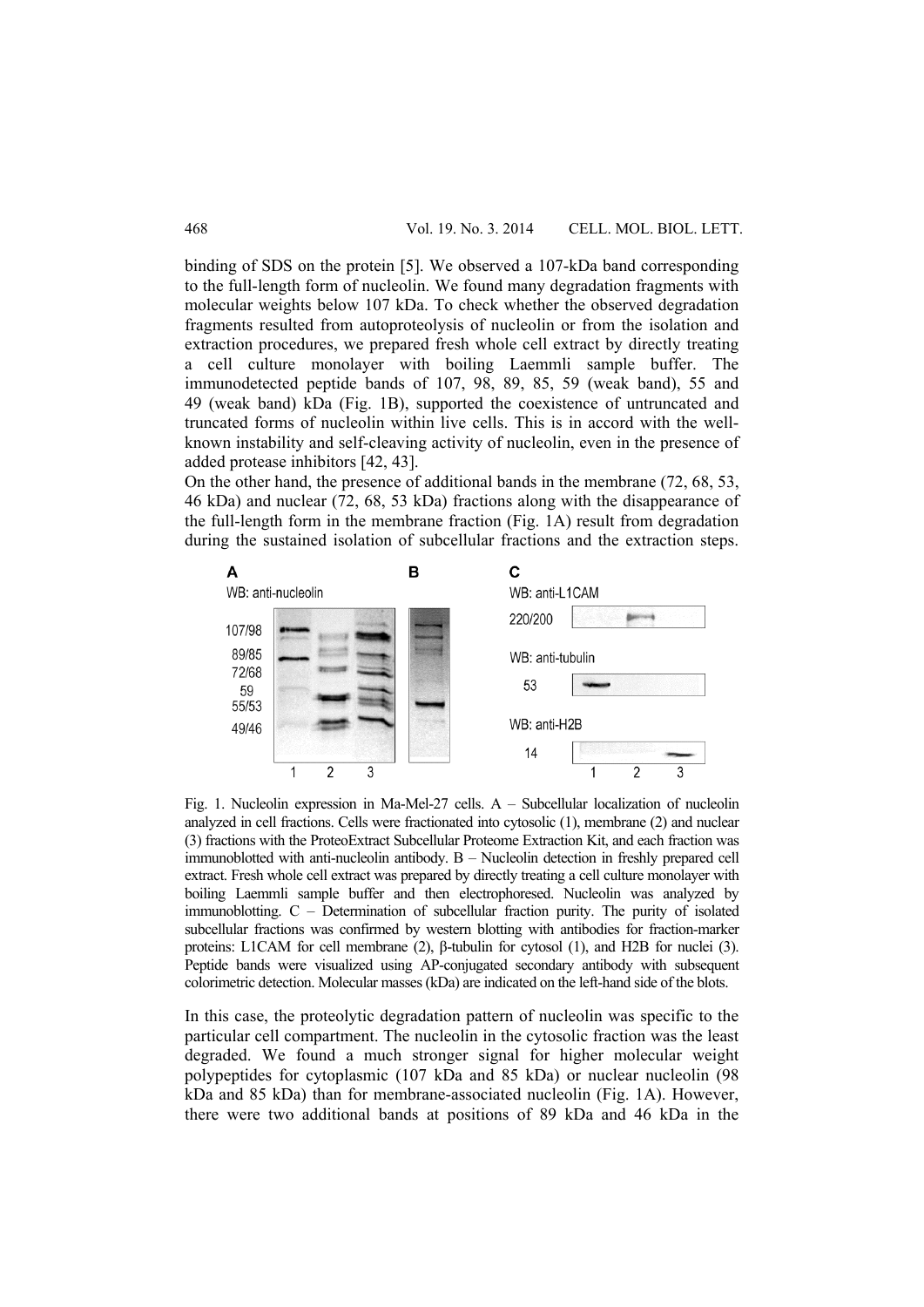membrane fraction (Fig. 1A, line 2). Moreover, in both cytosolic and nuclear fractions there was one additional band at 59 kDa. The identity and purity of each fraction were monitored by immunodetection of tubulin (cytosol-positive control), L1CAM (membrane-positive control) and histone H2B (nuclearpositive control) (Fig. 1C). Histone H2B was detected exclusively in the nuclear fraction, demonstrating that the nucleolin detected in the cytosolic and membrane fractions was not due to nuclear contamination. L1CAM was expressed at high levels in the membrane fraction. The lack of immunodetected tubulin in the membrane and nuclear fractions supports the purity of all the subcellular fractions.

## **Lectin reactivity of nucleolin in melanoma cells**

To examine the glycosylation profile of nucleolin, we used a set of lectins for lectin precipitation and confocal microscopy analysis. Lectin precipitation followed by on-blot immunodetection of nucleolin showed a lectin-dependent pattern of bands corresponding to the particular proteolytic degradation fragments of nucleolin (Fig. 2). The 46-kDa band showed no glycosylation for the lectin probes we used. Moreover, no 89- or 85-kDa bands were observed in the total cell lysate, perhaps due to their low abundance or degradation.



Fig. 2. Western blot analysis of nucleolin glycosylation. Immunodetection of nucleolin in whole-cell extract from cell line Ma-Mel-27 (Immuno), in lectin precipitates, and in a control sample obtained by precipitation with preinhibited lectin (Control). Lectin abbreviations and binding specificities: GNA, *Galanthus nivalis* agglutinin (recognizes high mannose and hybrid type oligosaccharides); DSA, *Datura stramonium* agglutinin (recognizes two or three *N-*acetyllactosaminyl repeats); LEA, *Lycopersicon esculentum* agglutinin (recognizes three or more *N-*acetyllactosaminyl repeats); PHA-L, *Phaseolus vulgaris* leucoagglutinin (recognizes GlcNAcβ1-6-branched triantennary and tetraantennary complex type glycans); PHA-E, *Phaseolus vulgaris* erythroagglutinin (recognizes bisecting GlcNAc residue); MAA-II, *Maakia amurensis* agglutinin (recognizes sialic acid α2-3-bound to terminal galactose residue); SNA-I, *Sambucus nigra* agglutinin (tetramer; recognizes sialic acid α2-6-bound to terminal galactose or to N-acetylgalactosamine); AAA, *Aleuria aurantia* agglutinin (recognizes fucose residues); UEA-I, *Ulex europaeus* I agglutinin (recognizes α1-2-bound to terminal galactose residue). The molecular masses (kDa) of full-length nucleolin and its proteolytic fragments are indicated on the left-hand side of the figure.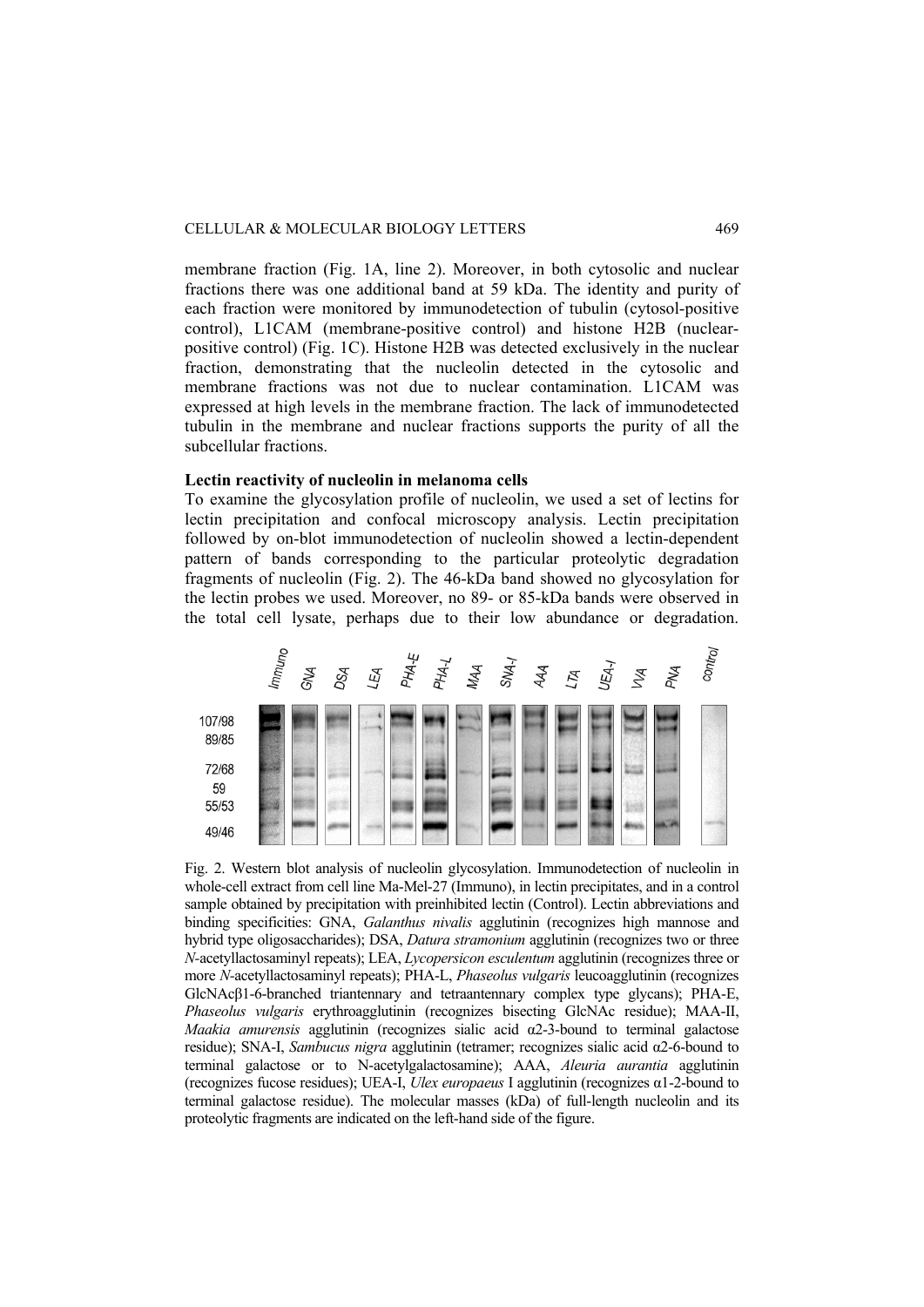The GNA-positive bands confirmed the presence of high mannose or high mannose and hybrid-type oligosaccharides. The DSA-positive bands confirmed the presence of *N-*acetyllactosamine species with two or three *N-*acetyllactosaminyl repeats attached to C-2 and 6 of α-mannose on the C-6 side. The LEA-positive bands suggest the presence of poly-*N-*acetyllactosamine units [44]. The PHA-E- and PHA-L-positive bands confirmed the presence of bisected complex *N-*glycans and the presence of GlcNAcβ1-6-branched triantennary and/or tetraantennary complex-type glycans respectively. The reactivity of nucleolin with MAA-II and SNA-I respectively showed the presence of α2-3- and α2-6-linked sialic acids in nucleolin. We used AAA, LTA and UEA-I lectins to disclose the presence of fucose and monosaccharide residues to which fucose had been bound. All these lectins recognize L-fucosyl residues but AAA binds Fucα1-6 linked to the proximal GlcNAc residue (core fucose) as well as the Fucα1-2Galβ1-4GlcNAc sequence (blood group H(0) determinant) and the Gal $\beta$ 1-4(Fuc $\alpha$ 1-3)GlcNAc sequence (Le<sup>x</sup> determinant). LTA and UEA-I are reported to prefer  $Le^{x}/H$  and  $H$  determinant respectively, but terminal  $\alpha$ 2-3-sialylation of Le<sup>x</sup> structure limits LTA binding [45]. The presence of *O*-linked glycans was detected using VVA lectin (recognizes GalNAc α-O-Ser/Thr; Tn antigen) and PNA lectin (recognizes Galβ1-3GalNAcα-O-Ser/Thr; T antigen).

Since preincubation of lectins with appropriate haptenic sugars before lectin precipitation did not block the binding sites of lectins, even when the sugar concentration was elevated up to 20 times in comparison with the concentration recommended by the supplier (data not shown), we used 0.4 M acetic acid to inhibit the binding sites of lectins. Almost total inhibition was observed in the case of all of the lectins. Note that the intensity of the 49-kDa band, despite its presence in the control, was significantly weaker in comparison with the same band in each lectin-positive probe (a typical control sample is shown in Fig. 2 Control). It could mean that this part of the bound lectin, namely, the part that does not bind in the presence of acetic acid, is bound to specific sugar residues, and another part, the part that binds in the presence of acetic acid, is bound nonspecifically to nucleolin. To confirm that the observed degradation fragments were of nucleolin origin, VVA-agarose precipitated and CBB-stained protein bands, which corresponded to nucleolin bands in western blot, were excised from the gel and subjected to nanoLC-MS/MS analysis (Fig. 3A). Protein identification based on peptide sequence analysis in the SwissProt database within the Mascot search engine showed the presence of nucleolin in all of the studied bands (Fig. 3B). This result also supports the high specificity of the antibody. The matched peptides covered between 5.2 and  $35.1\%$  (2–31 peptides) of the protein sequence (Suppl. Fig. 1 in Supplementary material at http://dx.doi.org/10.2478/s11658-014-0206-4)). In all of the analyzed bands, the other proteins were also identified (data not shown).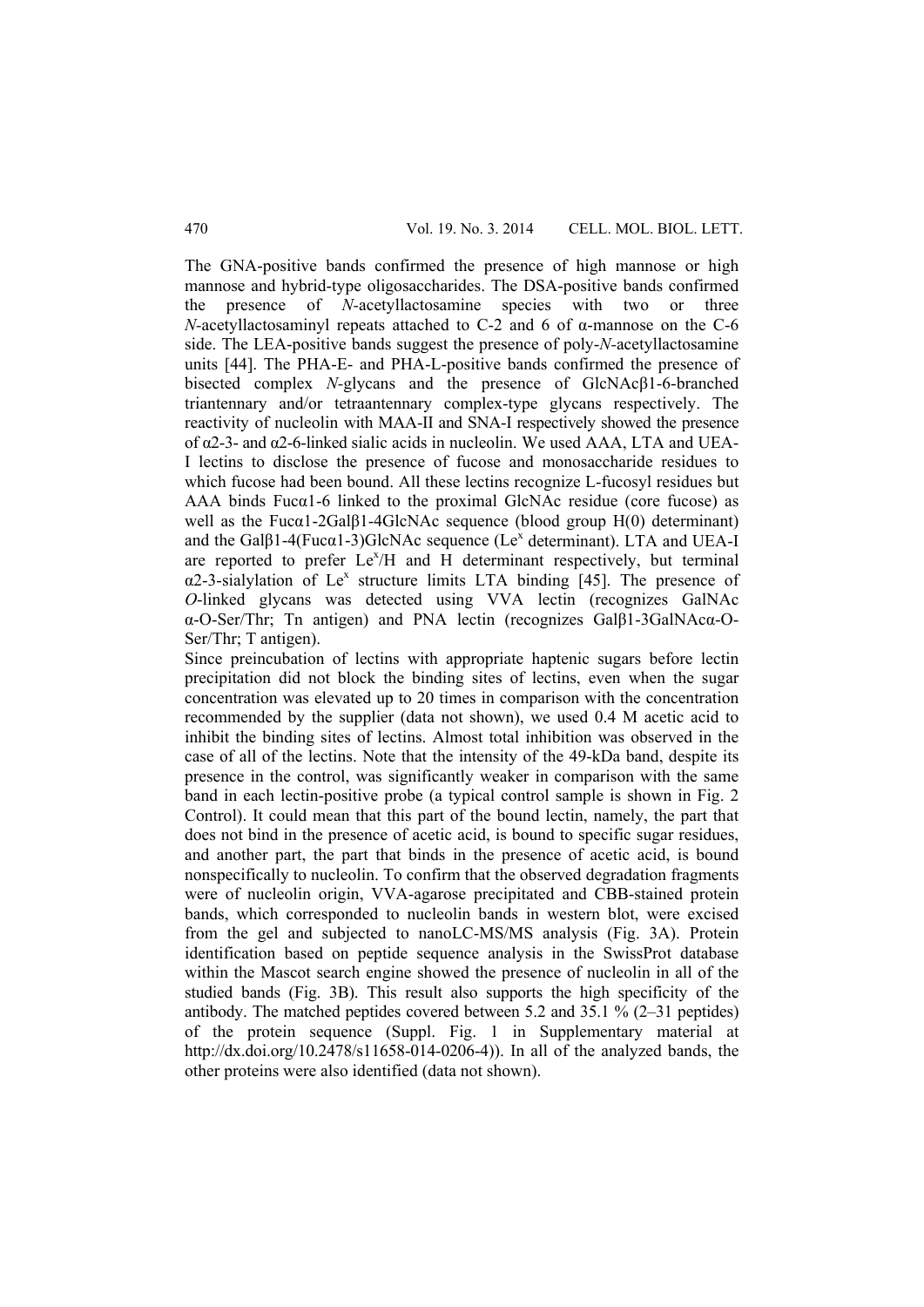

Fig. 3. Mass spectrometry analysis of in-gel tryptic digest of full-length nucleolin and proteolytic fragments, isolated from total lysate of Ma-Mel-27 cells using VVA-agarose. A – The CBB-stained protein bands of interest, isolated by VVA-agarose precipitation (shown by arrows; lane 2) and corresponding to western blot-positive protein bands in VVAagarose precipitation (line 3) and in whole cell extract (line 4) were excised from the gel and subjected to nanoLC-MS/MS analysis. Molecular masses (kDa) of high molecular weight markers (line 1) are indicated on the left-hand side of the gel.  $B -$ The acquired spectra were analyzed using Bruker Data Analysis software and interpreted using Mascot search engine against Swiss-Prot and NCBI sequence databases (with the taxonomy restriction: *Homo sapiens*). Peptides determined by sequencing were found to correspond to a high degree of certainty to human nucleolin. # Peptide, the number of the identified peptides (based on MS/MS spectra); SC[%], the percentage of the protein's sequence that is represented by the identified peptides.

The subcellular co-localization of nucleolin with lectin-positive carbohydrate structures in Ma-Mel-27 melanoma cells was assayed by double fluorescence (Fig. 4A–C). Nucleolin was localized mainly in the nucleus, although some fluorescence was detected in the cytoplasm and on the cell surface. Extranuclear nucleolin was more abundant on the cell surface than in the cytoplasm. Lectin staining was observed almost exclusively on the cell surface and in the cytoplasm (Fig. 4C). Interestingly, the cell surface of Ma-Mel-27 cells was UEA-I-negative (data not shown). This result is in agreement with our earlier findings on glycosylation of cell surface L1CAM molecules in other human melanoma cells [46]. Cells not exposed to lectins showed no obvious fluorescence (Suppl. Fig. 2B and D), indicating that the staining observed in cells was not due to a nonspecific StreptAvidin binding with cell protein(s). All of the used lectins were shown to bind specifically to Ma-Mel-27 cells, as revealed in competitive blocking studies with hapten sugars or with the use of 0.2 M acetic acid. Only in the case of some blocked lectins was a very weak staining observed (Suppl. Fig. 2).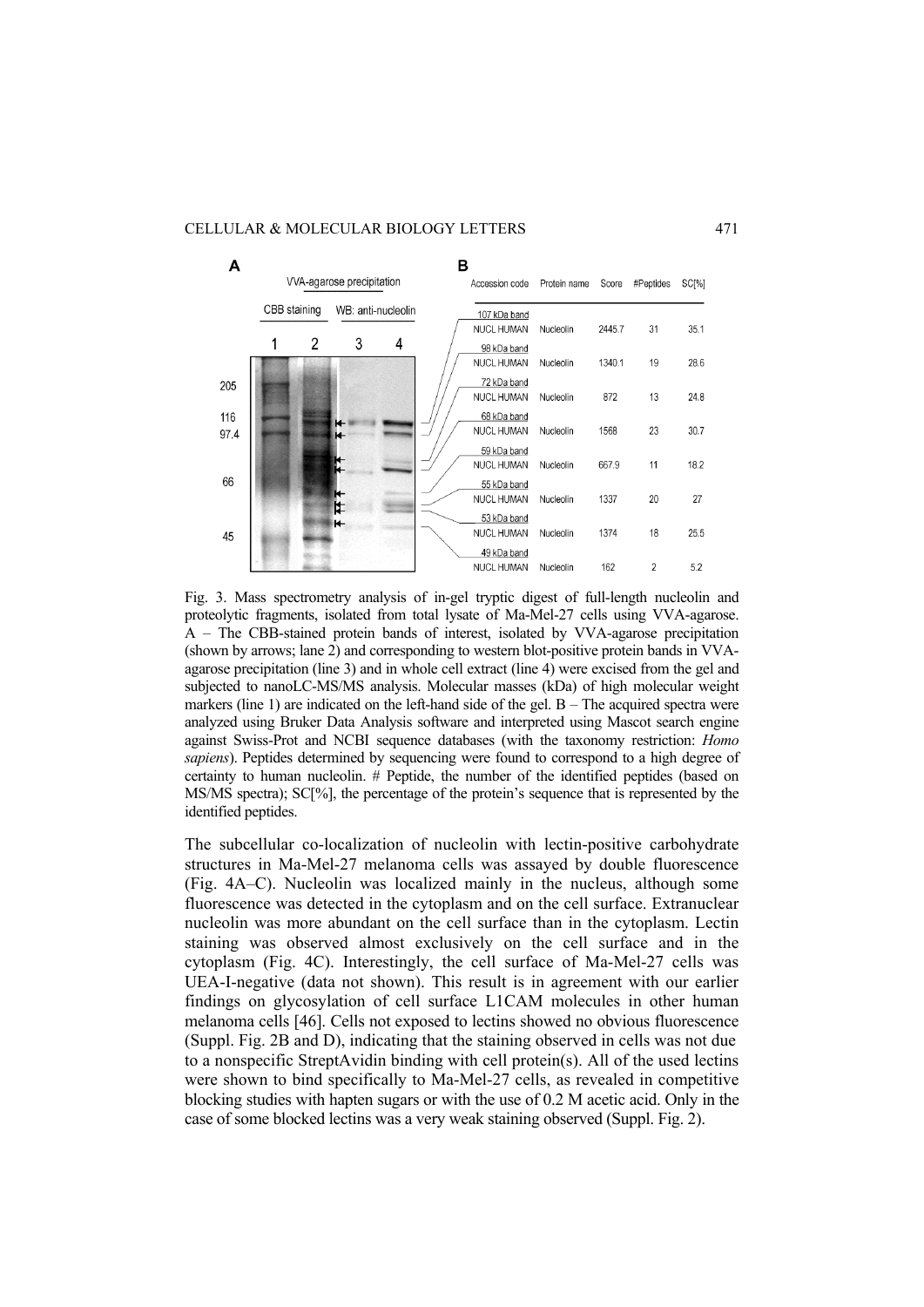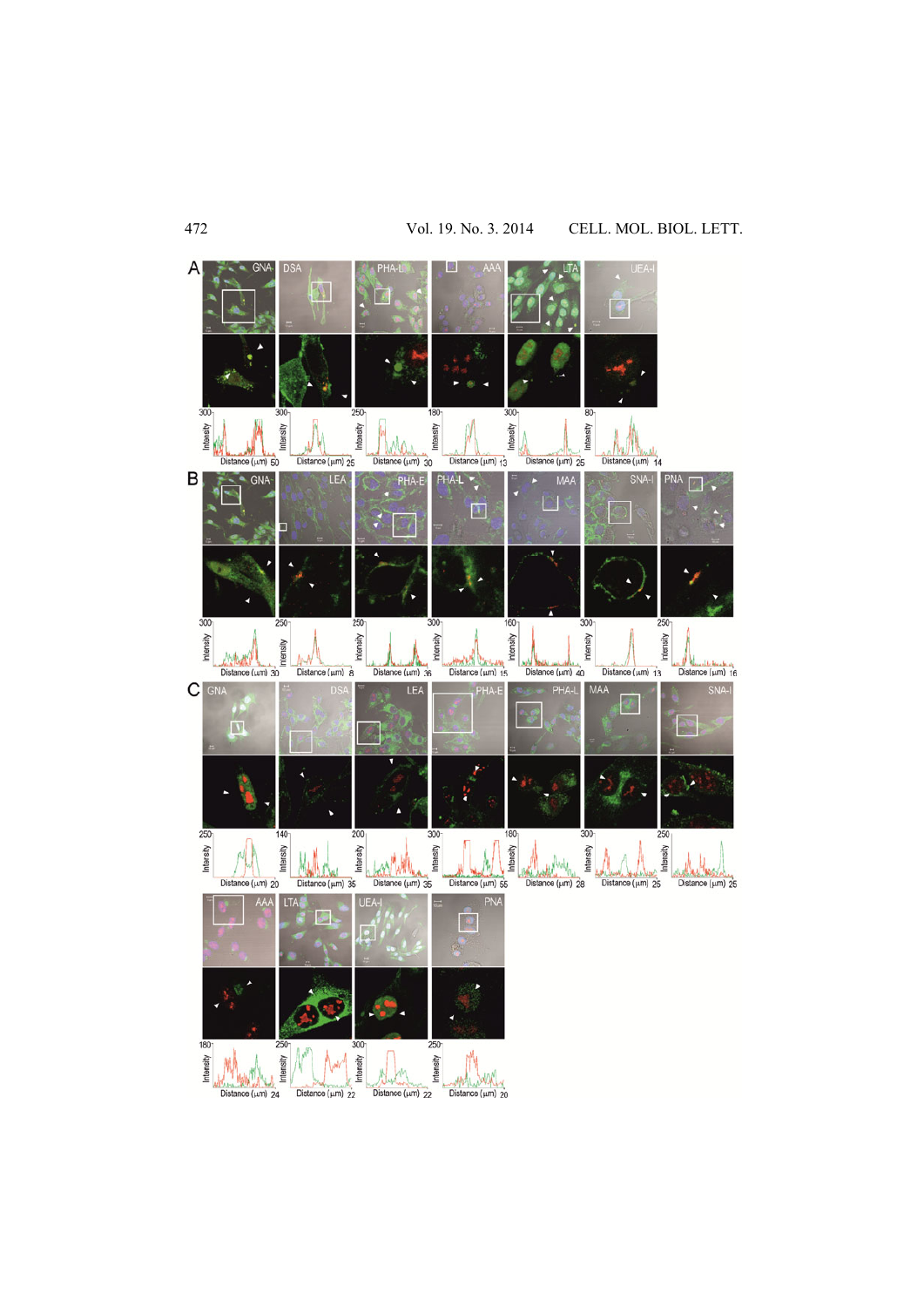Fig. 4. Confocal microscopy images of doubly labeled Ma-Mel-27 cells in different subcellular locations. Cells were cultured in fresh medium for 5 h before labeling. A – Nucleolin detection in cytoplasm. Cells were fixed with 3% PFA before simultaneous incubation with mAb MS-3 (dilution 1:100) and with FITC-labeled lectin (dilution 1:100) or with biotinylated lectin (1:300 dilution) in 1% BSA/PBS (overnight, RT). B – Detection of cell-surface clustered nucleolin. Living unpermeabilized cells were simultaneously incubated with anti-nucleolin mAb MS-3 (1:25 dilution) and with FITC-labeled lectin (1:100 dilution) or with biotinylated lectin (1:300 dilution) in 10% NGS, 2% BSA/PBS containing 25 mM NaN3 for 1 h at 37ºC before fixation with 2% PFA. C – Nucleolin detection in the nucleus. Cells were fixed with 2% PFA/Triton before simultaneous incubation with mAb MS-3 (1:100 dilution) and with FITC-labeled lectin (1:100 dilution) or with biotinylated lectin (1:300 dilution) in 1% BSA/PBS (overnight, RT). For biotinylated lectins an additional incubation with StreptAvidin-AlexaFluor488 was performed. The bound lectin was revealed as green stain. The bound anti-nucleolin antibody was revealed using Cy3-labeled goat anti-mouse antibodies (red). Overlapping of the two stains, observed as yellow regions (arrows), confirmed the presence of specific glycan residues in nucleolin molecules. Nuclei were counterstained with DAPI (blue). The co-localization ratio was quantified by measuring the fluorescence intensity overlap with confocal software. Graphs depict the intensities (arbitrary units) of signals from nucleolin (red line) and lectin (green line) staining between arrowheads in magnified views. White open squares indicate areas magnified and shown below. Lectin abbreviations and binding specificities as in Fig. 2.

When the images of cells stained for nucleolin and a given lectin were merged, specks of co-localized nucleolin and lectin were seen as scattered dots within the cytoplasm and on the cell surface (Fig. 4A and B). No co-localization was observed in the nucleoli (Fig. 4C). Overlapping of the two stains, observed as yellow regions, confirmed the presence of specific glycan residues in the nucleolin and supported the biochemistry results. Interestingly, unlike cytoplasmic nucleolin, membranebound nucleolin was not fucosylated. To quantify the significance of co-localization, we analyzed the intensity profile graphs of nucleolin co-localization with a given lectin using the profile display mode (LSM image browser, Zeiss).

# **Galectin-3 co-immunoprecipitates with nucleolin in human melanoma cells**

Since galectin-3 has been shown in different subcellular compartments in malignant human cells, and since alterations of the galectin-3 assembly and localization play additional roles in cell transformation, we examined whether galectin-3 is a binding partner for nucleolin. To determine whether endogenous galectin-3 interacts with nucleolin, subcellular extracts from Ma-Mel-27 cells were subjected to immunoprecipitation with anti-nucleolin D-6 monoclonal antibody (D-6 is a mouse monoclonal antibody raised against amino acids 271-520 of nucleolin of human origin) or with anti-galectin-3 monoclonal antibody (clone 9C4; a mouse monoclonal antibody raised against full-length human galectin-3). Then the immunoprecipitates were Western blotted with anti-galectin-3 and anti-nucleolin. We found reciprocal co-immunoprecipitation of both proteins from all studied subfractions (Fig. 5A). This result demonstrates that galectin-3 coexists with nucleolin in the same complexes in cytoplasm, on the cell surface and in the nucleus of human melanoma cells.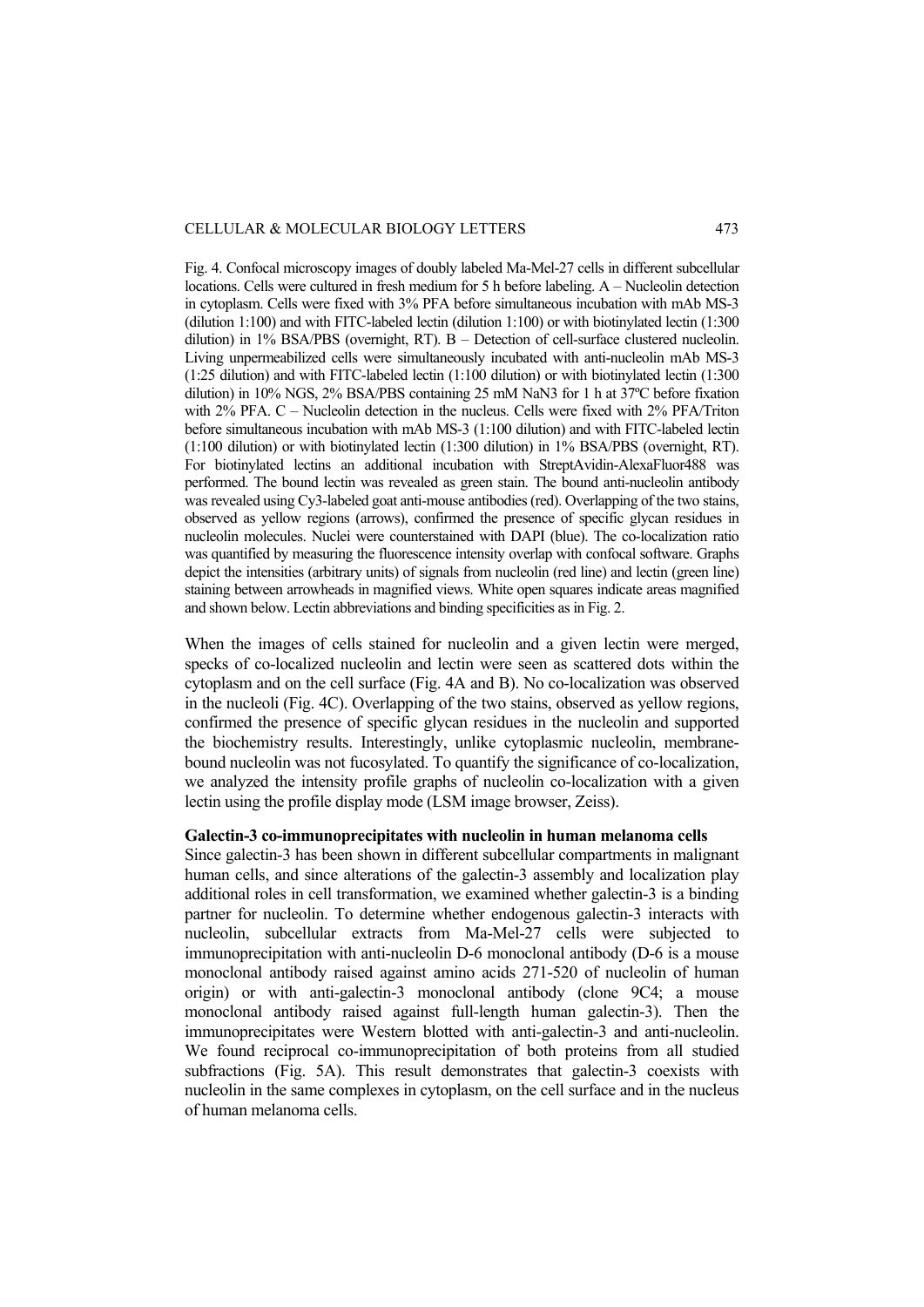

Fig. 5. Nucleolin interaction with endogenous galectin-3 in Ma-Mel-27 cells. A – Reciprocal co-immunoprecipitation of galectin-3 and nucleolin in subcellular fractions: cytosolic (1), membrane (2) and nuclear (3). Immunoprecipitates were electrophoresed and immunoblotted with anti-nucleolin or anti-galectin-3. The molecular masses (kDa) of full-length nucleolin, its proteolytic fragments and galectin-3 are indicated on the left-hand side of the gel. H, heavy chain of IgG; L, light chain of IgG. B–D – Confocal micrographs of Ma-Mel-27 cells double-labeled with anti-galectin-3 antibody (green) and anti-nucleolin antibody (red) in different subcellular locations. Arrows indicate co-localization (yellow) of galectin-3 with nucleolin present in (B) cytoplasm, on the cell surface (C), and in nucleoli (D). The colocalization ratio was quantified by measuring the fluorescence intensity overlap with confocal software. The graphs below show the overlap of fluorescence intensity peaks between arrowheads in magnified views of nucleolin (red line) and lectin (green line). E – Negative non-specific reaction of control cells with fluorochrome-conjugated secondary antibodies. White open squares indicate areas magnified and shown below.

# **Galectin-3 co-localizes with nucleolin in human melanoma cells**

To see whether endogenous galectin-3 co-localizes with nucleolin in Ma-Mel-27 melanoma cells, we employed immunofluorescence in confocal microscopy (Fig. 5B-D). In agreement with our immunoaffinity purification results, we observed similar subcellular distributions and co-localization of galectin-3 and nucleolin in human melanoma cells. Nucleolin was strongly and specifically stained as large dots in the nucleus, indicating its nucleolar location. The results showed that the total pool of galectin-3 in interphase nuclei co-localized extensively with nucleolin at nucleolar sites (Fig. 5D). This is consistent with previous studies that found galectin-3 in the nucleoli of different cells [4]. Both extranuclear nucleolin and galectin-3 were weakly to moderately positive, and more abundant in cytoplasm then on the cell surface, where they appeared only as occasional punctate staining (Fig. 5B and C). Cells not exposed to antisera recognizing nucleolin or galectin-3 showed no obvious fluorescence (Fig. 5E), indicating that the staining seen in cells was not due to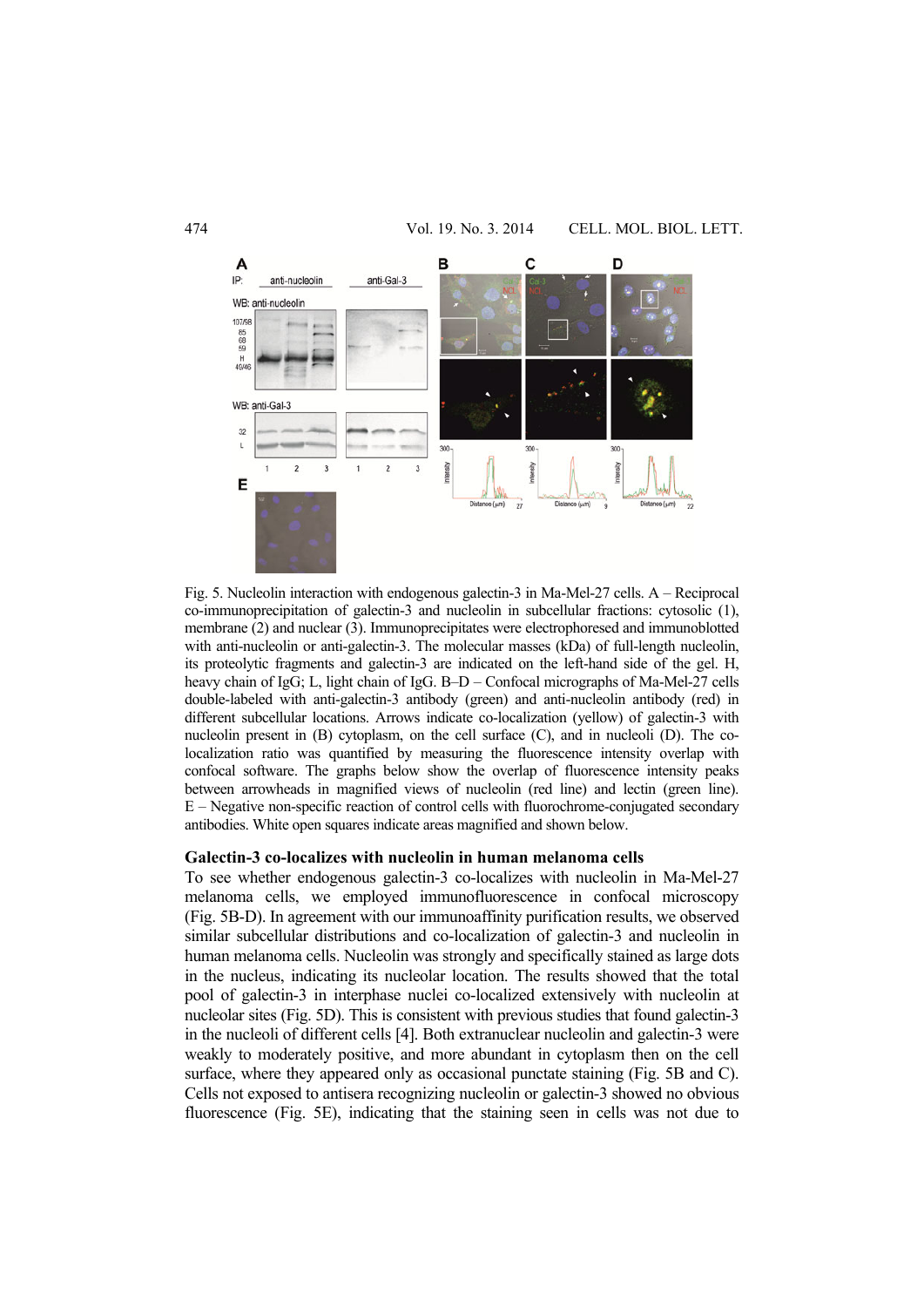a nonspecific cross-reaction of the secondary antibody with a cell protein. The overlapping of intensity profiles confirmed that endogenous galectin-3 and nucleolin co-localize in the cytoplasm, on the cell surface and within nucleoli in melanoma cells. These findings were confirmed in WM1205Lu metastatic melanoma cells (data not shown).

#### **DISSCUSION**

In this study, we demonstrated interrelationships between the subcellular localization, degradation and glycosylation of nucleolin. Nucleolin cleavage products have not yet been characterized fully, but several proteolytic sites have been mapped within the N-terminal domain of nucleolin [5]. We have shown for the first time differences in the proteolytic degradation pattern of nucleolin in the context of its subcellular localization. Several serine and threonine residues of nucleolin are highly phosphorylated by different kinases. Nucleolin has been shown to be phosphorylated by casein kinase II (CK2) during interphase [47] and by cell-cycle-control CDC2/Cdk1 kinase during mitosis [10]. Nucleolin is also a specific substrate of protein kinase C-ζ (PKC- ζ) [48], PI3K [49], and Rho-associated kinase (ROCK) [49]. Cell surface nucleolin is phosphorylated by casein kinase-like ectoprotein kinase [11]. The regulatory roles of these phosphorylations are not well understood. The presence of p34cdc2 phosphorylation sites improves the efficiency of nuclear translocation when they are dephosphorylated and enhances cytoplasmic localization when phosphorylated. These results indicate that the changes in the phosphorylation state of nucleolin during the cell cycle possibly are a regulatory element of nucleolin localization. Phosphorylation also makes nucleolin highly susceptible to proteolytic degradation [50]. Nucleolin fragments were produced through thiol protease cleavage of this molecule [51]. The differences in nucleolin degradation patterns are probably attributable to utilization of different phosphorylation sites by each of the mentioned kinases. Here, we showed that unlike membrane-bound and nuclear nucleolin, cytoplasmic nucleolin undergoes limited proteolysis and consists mainly of full-length nucleolin. This observation supports the finding that PRL-3 phosphatase can dephosphorylate nucleolin in the cytoplasm, suppressing phosphorylated nucleolin in the cytoplasm and causing accumulation of nucleolin in the nucleolus [52]. On the other hand, in the case of extranuclear nucleolin, the phosphorylation sites T105, T106 and T113 can also serve as glycosylation sites [36] and when they are glycosylated, they no longer can be phosphorylated. We cannot rule out that N- and O-glycans being in proximity of other phosphorylation sites may cause potential steric hindrance for kinases action. These may be reasons for which we found that the extranuclear pool of glycosylated nucleolin was a less heterogenous mixture of the full-length molecule and its proteolytic fragments than the nuclear pool of non-glycosylated protein. Therefore, we may hypothesize that the changes in the phosphorylation/glycosylation state of nucleolin are possibly a regulatory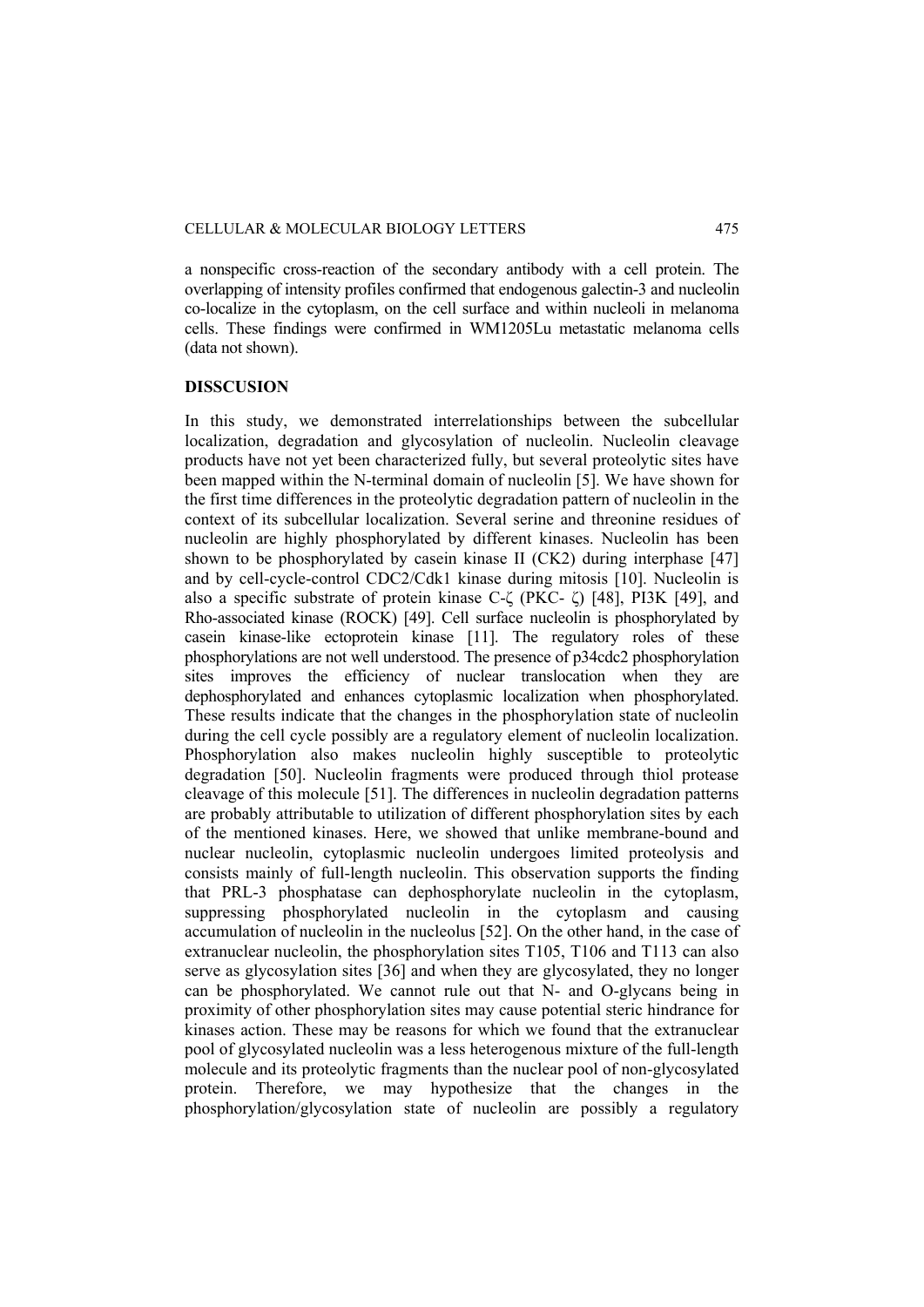element of the molecular mechanism responsible for its subcellular localization and degradation.

We reported that cytoplasmic and membrane-bound nucleolin, unlike nuclearlocalized nucleolin, bears Tn antigen in cultured human melanoma cell line Ma-Mel-27 [28]. Now, in a confocal microscopy approach, we used a wide spectrum of lectins, molecules that recognize and bind specific mono- and oligosaccharides, to show the localization-dependent differences in the glycosylation pattern of nucleolin. Unlike nucleolar nucleolin, the extranuclear pool of nucleolin was *N*- and *O*-glycosylated. Our observations are in agreement with earlier studies [36, 39, 53].

We found that cell surface nucleolin possesses high mannose and/or hybrid type *N*-glycans, bisected and β1-6-branched *N*-glycans with polylactosamine extension, and T antigen and  $\alpha$ 2-3/6-linked sialic acid. The cytoplasmic nucleolin possesses high mannose and/or hybrid type *N*-glycans, β1-6-branched *N*-glycans and, unlike cell surface nucleolin, core fucosylated *N*-glycans as well as  $Le<sup>x</sup>$  and H antigens. A comparison of the co-localization study with the lectin precipitation results reveals apparent discrepancies in relation to the AAA, LTA and UEA-I lectin probes. With double fluorescence staining we showed that only cytoplasmic nucleolin was fucosylated (Fig. 4A, AAA, LTA and UEA-I). Surprisingly, proteolytic fragments with molecular weights of 72, 68, 55 and 53 kDa present in the membrane fraction but not in the cytoplasmic fraction were AAA-, LTA- and UEA-I-positive. These discrepancies might be explained by the fact that proteins from intracellular membrane vesicles (exosome, endosome, microsome and lysosome) are present in membrane protein fraction 2, as intracellular organelles remain intact after extraction of cytosol fraction 1 (Figs 1A and 2). Cytoplasmic nucleolin is translocated to the surface through an unconventional secretory pathway in small secretory vesicles [29]. It has been suggested that fucosylation modulates the turnover of nucleolin by protecting it against proteolysis or autoproteolysis [37]. Our results showing differences in fucosylation and differences in the degree of degradation of cytoplasmic and membrane-bound nucleolin provide support for that suggestion. Although nucleolin glycosylation is absolutely required for its cell surface localization [53] and self-interaction [54], the consequences of this post-translational modification for nucleolin functioning are still unknown. As surface protein nucleolin serves as a receptor for various extracellular ligands involved in cell proliferation, differentiation, adhesion, mitogenesis and angiogenesis, it is also possible that glycosylation of nucleolin may be required for these interactions.

To the best of our knowledge this report gives the first evidence that nucleolin interacts with galectin-3 on the cell surface, in the cytoplasm and in the nucleolus. Galectin-3 binds type 1 or type 2 Galβ1-3(4)GlcNAc units with higher affinity for polylactosamine structures. Fucosylation, sialylation or further modification of terminal galactose by  $\alpha$ 1-3-linked Gal or GalNAc do not affect binding [55]. Galectin-3 shuttles between the cytoplasm and nucleus due to the presence of targeting signals recognized by importin(s) and exportin-1.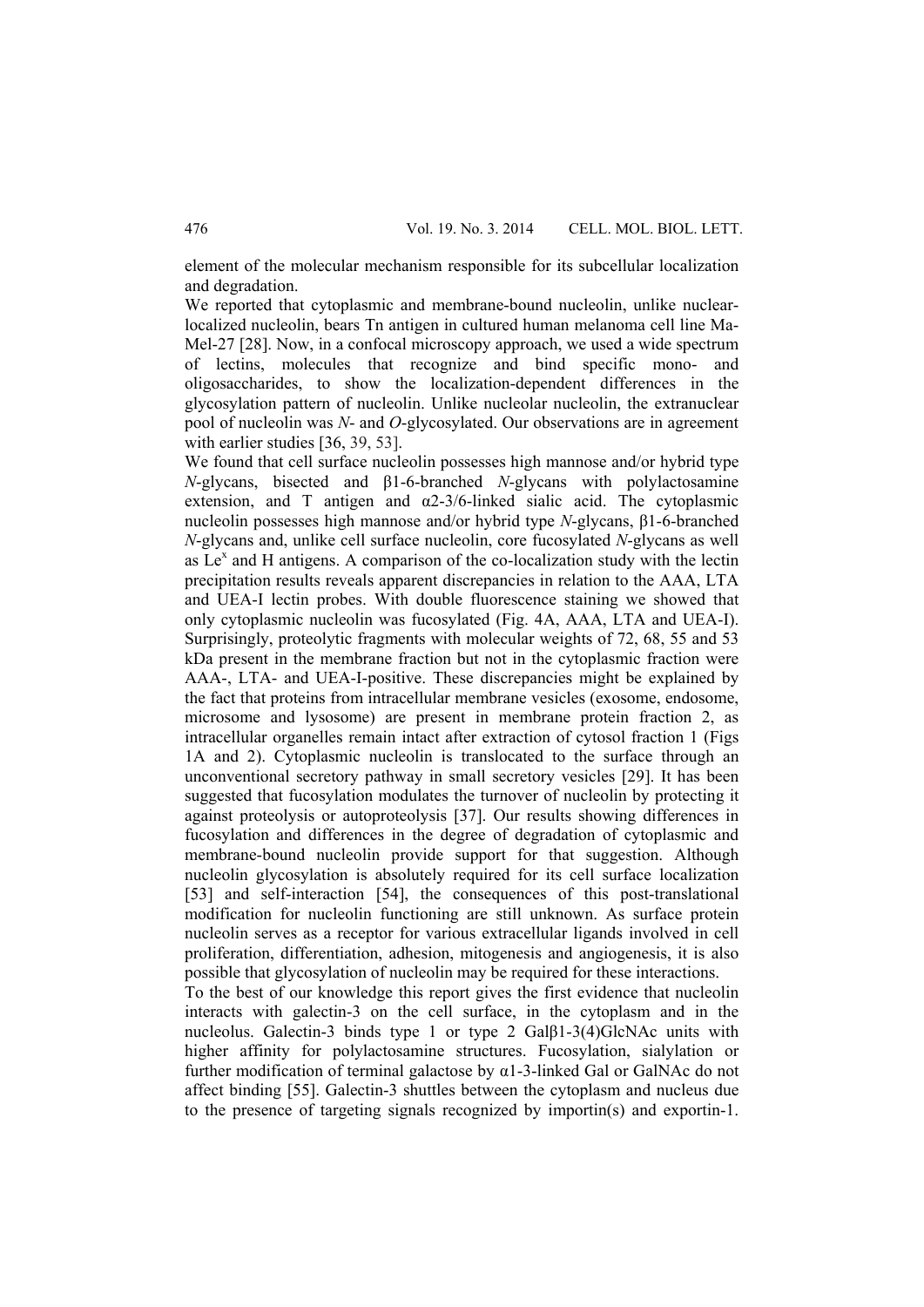Within the nucleus, galectin-3 can be found diffused in the nucleoplasm and associated within structures corresponding to subnuclear domains. The cytoplasmic versus nuclear distribution of galectin-3 depends on the cell type (normal or cancerous), the proliferative state [56], and on the presence or absence of an interacting partner [57]. A great number of ligands have been reported for galectin-3. Some of them are compartment-specific but others are present together with galectin-3 in both the cytoplasm and nuclear subcellular compartments. Here we demonstrated that this interaction also takes place in the cell membrane. Although galectin-3 contains a carbohydrate recognition domain (CRD), most proteins bind galectin-3 via protein–protein interactions. In the case of nuclear nucleolin these interactions are most likely to be protein–protein, but cytoplasmic and membrane nucleolin may also be recognized by their glycans. We did not perform assays in the presence of lactose, but in fact most of the protein–protein interactions of galectin-3 with its ligands were perturbed by lactose, suggesting that the binding sites overlap. The ability of galectin-3 to form higher order oligomers and to function as a scaffold protein promotes heterotypic protein interactions and provides the formation of a cluster with its partners. Proteins that are recruited to the cluster increase local molecular concentrations and thus can express their functions with higher activity, in space and time [58–60]. Therefore, we can hypothesize that multifaceted functions of nucleolin in melanoma cell proliferation and malignancy is promoted by recruitment of nucleolin to the galectin-3 cluster, in which, in case of extranuclear nucleolin, nucleolin glycan residues can fine tune galectin-3 binding.

We disclosed the interactions between nucleolin and galectin-3 by two methods: co-immunoprecipitation and co-localization. In co-immunoprecipitation, mediation via an intermediary molecule cannot be ruled out but the confocal microscopy images confirm the co-localization of these two proteins. We suggest that the galectin-3−nucleolin complex may participate in nucleologenesis. Additional studies are required to answer the question of whether or not this interaction is direct or indirect. The other components of the complexes should be investigated in future. Further work should also address the functional significance of this interaction.

## **CONCLUSIONS**

These results provide evidence for different paths of nucleolin degradation in the nucleus, in the cytoplasm, and on the cell surface. We showed that, besides the most representative 107-kDa form, other minor and more or less *N*- and *O*-glycosylated nucleolin forms coexist in the cell. Only extranuclear nucleolin undergoes *N*- and *O*-glycosylation. Unlike cytoplasmic nucleolin, membraneassociated nucleolin is not fucosylated. We uncovered a potential association between galectin-3 and nucleolin in Ma-Mel-27 melanoma cells. Galectin-3 was found as a novel binding partner of nucleolin in the nucleolus, in the cytoplasm,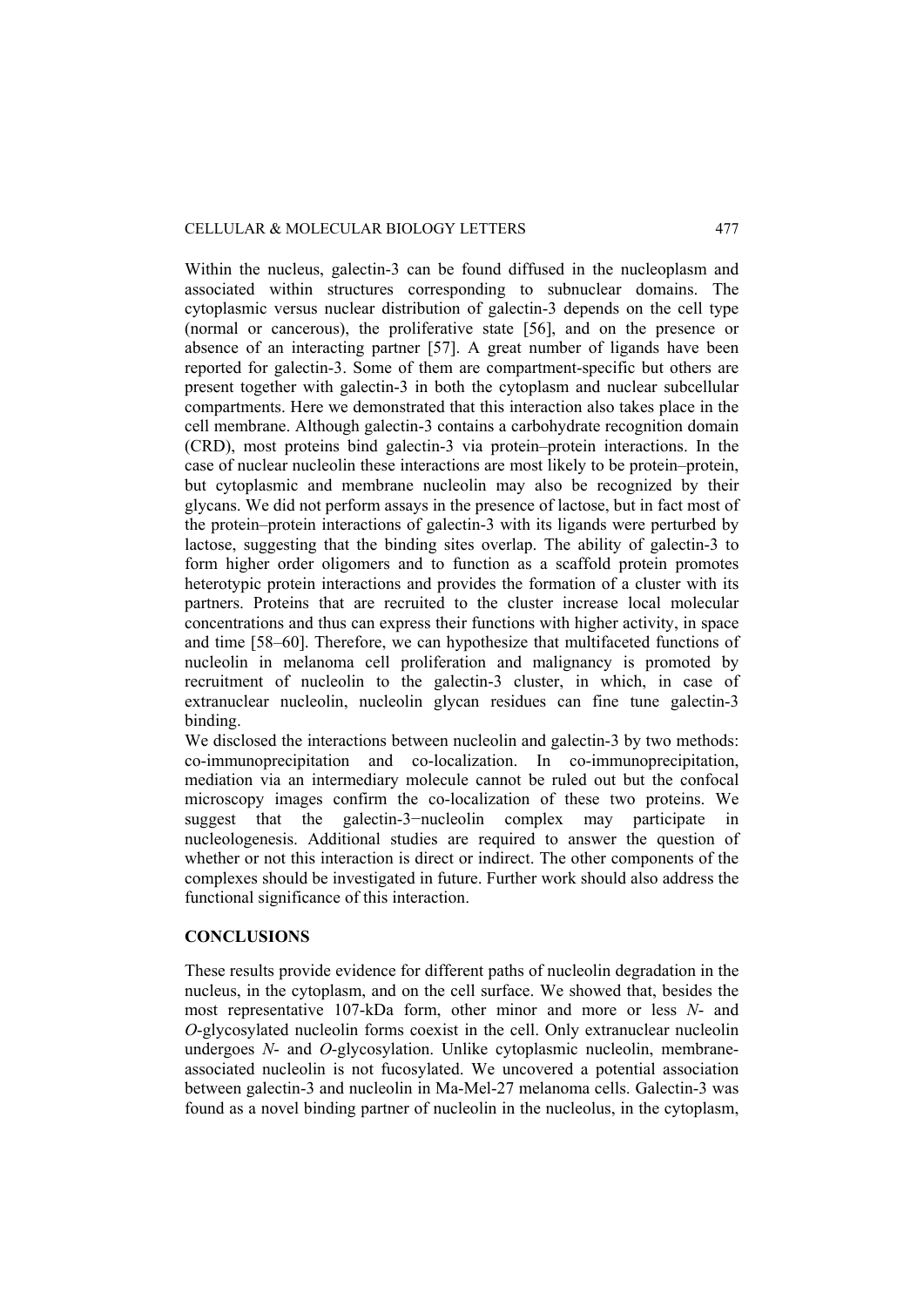and on the cell surface of human melanoma cells. The nucleolar co-localization of galectin-3 with nucleolin in interphase suggests that galectin-3 may be involved in DNA organization and ribosome biogenesis.

**Acknowledgements.** We would like to thank the Laboratory of Scanning Laser Microscopy (Institute of Zoology, Jagiellonian University) for access to the confocal microscope, LSM 510 META, Axiovert 200 M, ConfoCor 3 (Carl Zeiss MicroImaging GmbH, Jena, Germany). The MS research was done with equipment purchased thanks to the European Regional Development Fund in the framework of the Polish Innovation Economy Operational Program (contract no. POIG.02.01.00-12-167/08, project Małopolska Center of Biotechnology). This work was supported by the grants from: the Institute of Zoology, Jagiellonian University (K/ZDS/001953 and K/ZDS/004193), the Jagiellonian University (WRBW/BiNoZ/IZ/2/2008), and the National Science Center, Krakow, Poland (UMO-2012/05/B/NZ4/02428 – for Sylwia Kedracka-Krok).

# **REFERENCES**

- 1. Mehes, G. and Pajor, L. Nucleolin and fibrillarin expression in stimulated lymphocytes and differentiating HL-60 cells. A flow cytometric assay. **Cell Prolif.** 28 (1995) 329–336.
- 2. Sirri, V., Roussel, P., Gendron, M.C. and Hernandez-Verdun, D. Amount of the two major Ag-NOR proteins, nucleolin, and protein B23 is cell-cycle dependent. **Cytometry** 28 (1997) 147–156.
- 3. Gorczyca, W., Smolewski, P., Grabarek, J., Ardelt, B., Ita, M., Melamed, M.R. and Darzynkiewicz, Z. Morphometry of nucleoli and expression of nucleolin analyzed by laser scanning cytometry in mitogenically stimulated lymphocytes. **Cytometry** 45 (2001) 206–213.
- 4. Mongelard, F. and Bouvet, P. Nucleolin: a multiFACeTed protein. **Trends Cell Biol.** 17 (2007) 80–86.
- 5. Ginisty, H., Sicard, H., Roger, B. and Bouvet, P. Structure and functions of nucleolin. **J. Cell Sci.** 112 (1999) 761–772.
- 6. Bouvet, P., Diaz, J.-J., Kindbeiter, K., Madjar, J.-J. and Amalric, F. Nucleolin interacts with several ribosomal proteins through its RGG domain. **J. Biol. Chem.** 273 (1998) 19025–19029.
- 7. Ghisolfis, L., Amalric, G.J.F. and Erard, M. The glycine-rich domain of nucleolin has an unusual super secondary structure responsible for its RNAhelix-destabilizing properties. **J. Biol. Chem.** 267 (1992) 2955–2959.
- 8. Ginisty, H., Amalric, F. and Bouvet, P. Nucleolin functions in the first step of ribosomal RNA processing. **EMBO J.** 17 (1998) 1476–1486.
- 9. Belenguer, P., Baldin, W., Mathieu, C., Prats, H., Bensaid, M., Bouche, G. and Amalric, F. Protein kinase NII and the regulation of rDNA transcription in mammalian cells. **Nucleic Acids Res.** 17 (1989) 6625–6636.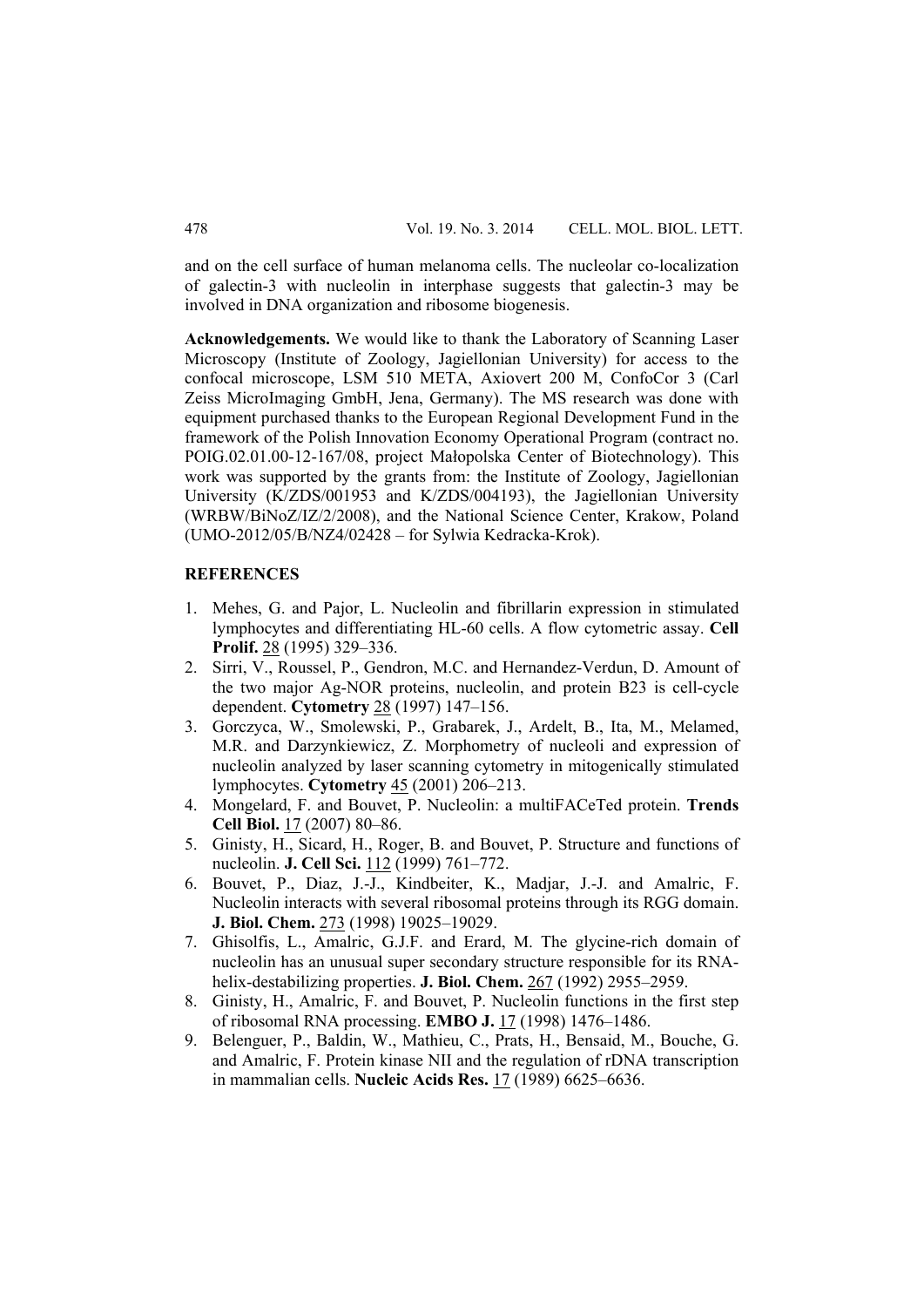- 10. Belenguer, P., Caizergues-Ferrer, M., Labbe, J.-C., Doree, M. and Amalric, F. Mitosis-specific phosphorylation of nucleolin by p34<sup>dc2</sup> protein kinase. **Mol. Cell. Biol.** 10 (1990) 3607-3618.
- 11. Srivastava, M. and Pollard, H.B. Molecular dissection of nucleolin's role in growth and cell proliferation: new insights. **FASEB J.** 13 (1999) 1911–1922.
- 12. Zhang, J., Tsaprailis, G. and Bowden, G.T. Nucleolin stabilizes Bcl-XL messenger RNA in response to UVA irradiation. **Cancer Res.** 68 (2008) 1046–1054.
- 13. Chen, Ch.-Y., Gherzi, R., Andersen, J.S., Gaietta, G., Jurchott, K., Royer, H.-D., Mann, M. and Karin, M. Nucleolin and YB-1 are required for JNKmediated interleukin-2 mRNA stabilization during T-cell activation. **Genes Dev***.* 14 (2000) 1236–1248.
- 14. Jiang, Y., Xu, X.-S. and Russell, J.E. A nucleolin-binding 3' untranslated region element stabilizes β-globin mRNA in vivo. **Mol. Cell. Biol.** 26 (2006) 2419–2429.
- 15. Lee, P.-T., Liao, P.-C., Chang, W.-C. and Tseng, J.T. Epidermal growth factor increases the interaction between nucleolin and heterogeneous nuclear ribonucleoprotein K/Poly(C) binding protein 1 complex to regulate the gastrin mRNA turnover. **Mol. Biol. Cell** 18 (2007) 5004–5013.
- 16. Otake, Y., Soundararajan, S., Sengupta, T.K., Kio, E.A., Smith, J.C., Pineda-Roman, M., Stuart, R.K., Spicer, E, K. and Fernandes, D.J. Overexpression of nucleolin in chronic lymphocytic leukemia cells induces stabilization of *bcl2* mRNA. **Blood** 109 (2007) 3069–3075.
- 17. Rajagopalan, L.E., Westmark, C.J., Jarzembowski, J.A. and Malter, J.S. hnRNP C increases amyloid precursor protein (APP) production by stabilizing APP mRNA. **Nucleic Acids Res.** 26 (1998) 3418–3423.
- 18. Soundararajan, S., Chen, W., Spicer, E.K., Courtenay-Luck, N. and Fernandes, D.J. The Nucleolin targeting aptamer AS1411 destabilizes Bcl-2 messenger RNA in human breast cancer cells. **Cancer Res.** 68 (2008) 2358– 2365.
- 19. Ishimaru, D., Zuraw, L., Ramalingam, S., Sengupta, T.K., Bandyopadhyay, S., Reuben, A., Fernandes, D.J. and Spicer, E.K. Mechanism of regulation of *bcl-2* mRNA by nucleolin and A+U-rich element-binding factor 1 (AUF1). **J. Biol. Chem.** 285 (2010) 27182–27191.
- 20. Takagi, M., Absalon, M.J., McLure, K.G. and Kastan, M.B. Regulation of p53 translation and induction after DNA damage by ribosomal protein L26 and nucleolin. **Cell** 123 (2005) 49–63.
- 21. Said, E.A., Krust, B., Nisole, S., Svab, J., Briand, J.-P. and Hovanessian, A.G. The anti-HIV cytokine midkine binds the cell surface-expressed nucleolin as a low affinity receptor. **J. Biol. Chem.** 277 (2002) 37492–37502.
- 22. Sinclair, J.F. and O'Brien, A.D. Cell surface-localized nucleolin is a rukaryotic Receptor for the adhesin intimin- $\gamma$  of enterohemorrhagic *Escherichia coli* O157:H7. **J. Biol. Chem.** 277 (2002) 2876–2885.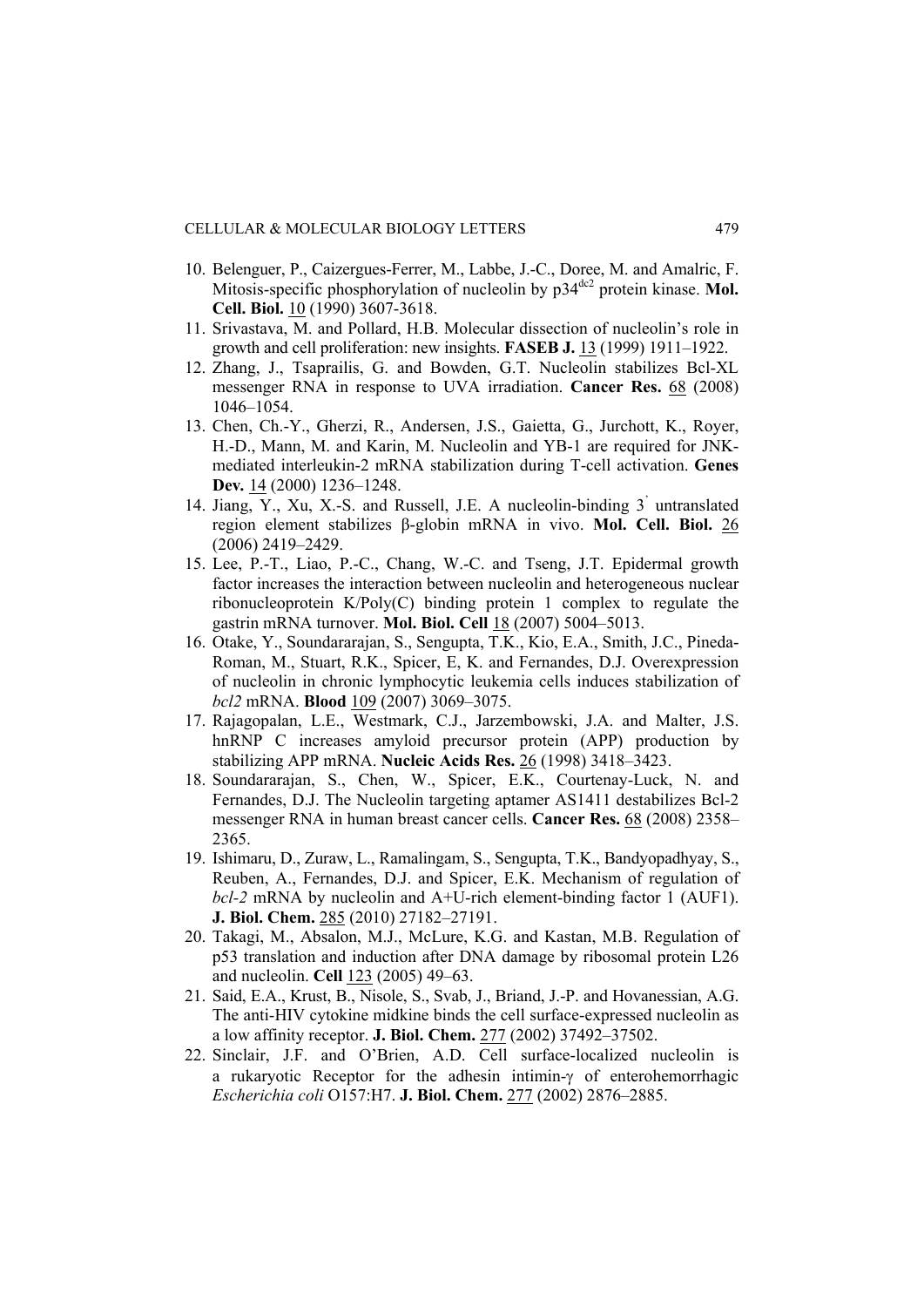- 23. Chen, X., Kube, D.M., Cooper, M.J. and Davis, P.B. Cell surface nucleolin serves as receptor for DNA nanoparticles composed of pegylated polylysine and DNA. **Mol. Ther.** 16 (2008) 333–342.
- 24. Christian, S., Pilch, J., Akerman, M.E., Porkka, K., Laakkonen, P. and Ruoslahti, E. Nucleolin expressed at the cell surface is a marker of endothelial cells in angiogenic blood vessels. **J. Cell Biol.** 163 (2003) 871–878.
- 25. Harms, G., Kraft, R., Grelle, G., Volz, B., Dernedde, J. and Tauber R. Identification of nucleolin as a new L-selectin ligand. **Biochem. J.** 360 (2001) 531–538.
- 26. Joo, E.J., ten Dam, G.B., van Kuppevelt, T.H., Toida, T., Linhardt, R.J. and Kim, Y.S. Nucleolin: acharan sulfate–binding protein on the surface of cancer cells. **Glycobiology** 15 (2005) 1–9.
- 27. Legrand, D., Vigie, K., Said, E.A., Elass, E., Masson, M., Slomianny, M.-Ch., Carpentier, M., Briand, J.-P., Mazurier, J. and Hovanessian, A.G. Surface nucleolin participates in both the binding and endocytosis of lactoferrin in target cells. **Eur. J. Biochem.** 271 (2004) 303–317.
- 28. Hoja-Łukowicz, D., Przybyło, M., Pocheć, E., Drabik, A., Silberring, J., Kremser, M., Schadendorf, D., Laidler, P. and Lityńska, A. The new face of nucleolin in human melanoma. **Cancer Immunol. Immunother.** 58 (2009) 1471–1480.
- 29. Hovanessian, A.G., Puvion-Dutilleul, F., Nisole, S., Svab, J., Perret, E., Deng, J.-S. and Krust, B. The cell-surface-expressed nucleolin is associated with the actin cytoskeleton. **Exp. Cell Res.** 261 (2000) 312–328.
- 30. Kusakawa, T., Shimakami, T., Kaneko, S., Yoshioka, K. and Murakami, S. Functional interaction of hepatitis C virus NS5B with nucleolin GAR domain. **J. Biochem.** 141 (2007) 917–927.
- 31. Hovanessian, A.G. Midkine, a cytokine that inhibits HIV infection by binding to the cell surface expressed nucleolin. **Cell Res.** 16 **(**2006) 174–181.
- 32. Said, E.A., Courty, J., Svab, J., Delbe, J., Krust, B. and Hovanessian, A.G. Pleiotrophin inhibits HIV infection by binding the cellsurface-expressed nucleolin. **FEBS J.** 272 (2005) 4646–4659.
- 33. Reyes-Reyes, E.M. and Akiyama, S.K. Cell-surface nucleolin is a signal transducing P-selectin binding protein for human colon carcinoma cells. **Exp. Cell Res.** 314 (2008) 2212–2223.
- 34. Hirano, K., Miki, Y., Hirai, Y., Sato, R., Itoh, T., Hayashi, A., Yamanaka, M., Eda, S. and Beppu, M. A Multifunctional shuttling protein nucleolin is a macrophage receptor for apoptotic cells. **J. Biol. Chem.** 280 (2005) 39284–39293.
- 35. Shi, H., Huang, Y., Zhou, H., Song, X., Yuan, S., Fu, Y. and Luo, Y. Nucleolin is a receptor that mediates anti-angiogenic and antitumor activity of endostatin. **Blood** 110 (2007) 2899–2906.
- 36. Carpentier, M., Morelle, W., Coddeville, B., Pons, A., Masson, M., Mazurier, J. and Legrand, D. Nucleolin undergoes partial N- and O-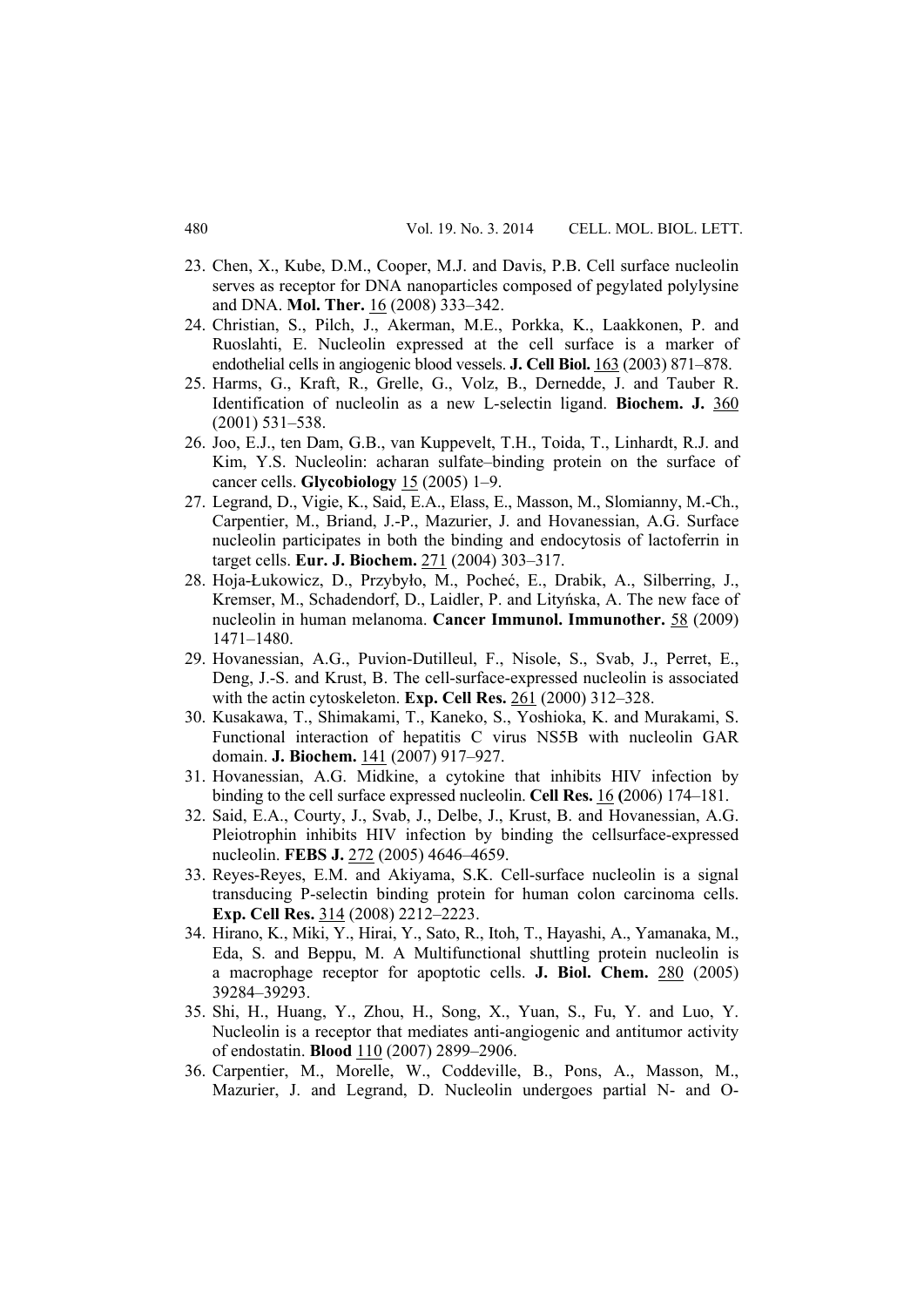glycosylations in the extranuclear cell compartment. **Biochemistry** 44 (2005) 5804–5815.

- 37. Aldi, S., Giovampaola, C.D., Focarelli, R., Armini, A., Ziche, M., Finetti, F. and Rosati, F. A fucose-containing *O*-glycoepitope on bovine and human nucleolin. **Glycobiology** 19 (2009) 337–343.
- 38. Hoja-Łukowicz, D., Lityńska, A., Pocheć, E., Przybyło, M., Kremser, E., Ciołczyk-Wierzbicka, D. and Laidler, P. Identification of PNA-positive proteins in the primary uveal melanoma cell line by mass spectrometry. **Acta Biol. Cracov. Seria Zool.** 47 (2006) 27–33.
- 39. Watanabe, T., Tsuge, H., Imagawa, T., Kise, D., Hirano, K., Beppu, M., Takahashi, A., Yamaguchi, K., Fujiki, H. and Suganuma M. Nucleolin as cell surface receptor for tumor necrosis factor-alpha inducing protein: a carcinogenic factor of Helicobacter pylori. **J. Cancer Res. Clin. Oncol.** 136 (2010) 911–921.
- 40. Görelik, E., Galili, U. and Raz, A. On the role of cell surface carbohydrates and their binding proteins (lectins) in tumor metastasis. **Cancer Metastasis Rev.** 20 (2001) 245–277.
- 41. Voss, P.G., Haudek, K.C., Patterson, R.J. and Wang, J.L. Inhibition of cellfree splicing by saccharides that bind galectins and SR proteins. **J. Carbohydr. Chem.** 31 (2012) 519–534.
- 42. Chen, Ch.-M., Chiang, S.-Y. and Yeh, N.-H. Increased stability of nucleolin in proliferating cells by inhibition of its self-cleaving activity. **J. Biol. Chem.** 266 (1991) 7754–7758.
- 43. Fang, S.H. and Yeh, N.H. The self-cleaving activity of nucleolin determines its molecular dynamics in relation to cell proliferation. **Exp. Cell Res.** 208 (1993) 48–53.
- 44. Lee, N., Wang, W.-Ch. and Fukuda, M. Granulocytic differentiation of HL-60 cells is associated with increase of poly-N-acetyllactosamine in Asn-linked oligosaccharides attached to human lysosomal membrane glycoproteins. **J. Biol. Chem.** 265 (1990) 20476–20487.
- 45. Yan, L., Wilkins, P.P., Alvarez-Manilla, G., Do, S.-I ., Smith, D.F. and Cummings, R.D. Immobilized Lotus tetragonolobus agglutinin binds oligosaccharides containing the Lex determinant. **Glycoconj. J.** 14 (1997)  $45 - 55$ .
- 46. Hoja-Łukowicz, D., Link-Lenczowski, P., Carpentieri, A., Amoresano, A., Pocheć, E., Artemenko, K.A., Bergquist, J. and Lityńska, A. L1CAM from human melanoma carries a novel type of N-glycan with Galβ1-4Galβ1 motif. Involvement of N-linked glycans in migratory and invasive behaviour of melanoma cells. **Glycoconj. J.** 30 (2013) 205–225.
- 47. Caizergues-Ferrer, M., Belenguer, P., Lapeyre, B., Amalric, F., Wallace, M.O. and Olson, M.O.J. Phosphorylation of nucleolin by a nucleolar type NII protein kinase. **Biochemistry** 26 (1987) 7876–7883.
- 48. Tediose, T., Kolev, M., Sivasankar, B., Brennan, P., Morgan, B.P. and Donev, R. Interplay between REST and nucleolin transcription factors: a key